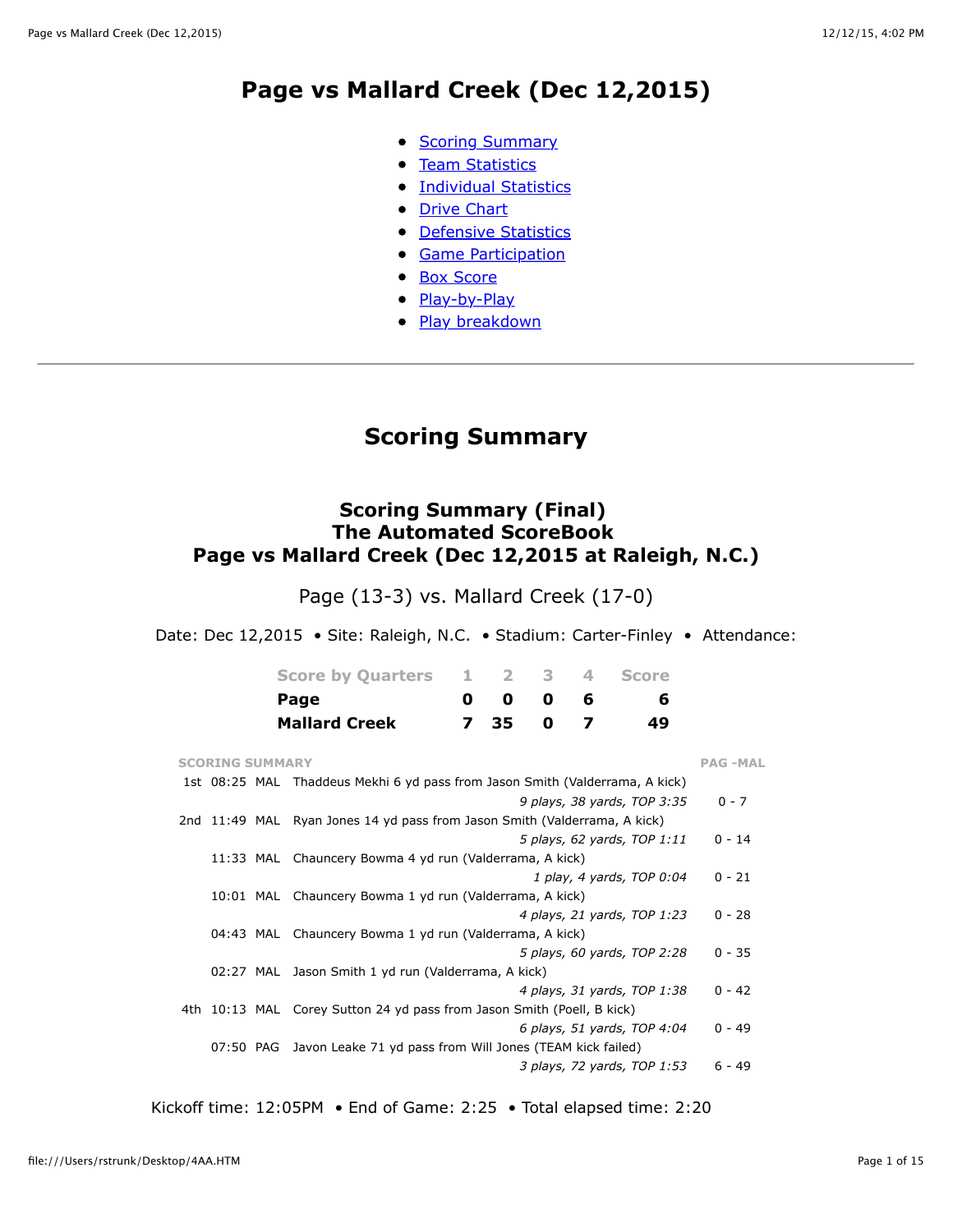Referee: Klaren, C · Umpire: Michael, T · Linesman: Keith, T · Line judge: Pettis, L · Back judge: Andrews, C · Field judge: Ricks, S · Temperature: 59 • Wind: 3mph SW • Weather: Clear

# **Team Statistics**

## **Team Statistics (Final) The Automated ScoreBook Page vs Mallard Creek (Dec 12,2015 at Raleigh, N.C.)**

| <b>Team Totals</b>             | <b>PAG</b>      | <b>MAL</b>     |
|--------------------------------|-----------------|----------------|
| <b>FIRST DOWNS</b>             | 4               | 17             |
| Rushing                        | 0               | 8              |
| Passing                        | 3               | 8              |
| Penalty                        | 1               | $\mathbf{1}$   |
| <b>NET YARDS RUSHING</b>       | $-29$           | 212            |
| <b>Rushing Attempts</b>        | 13              | 34             |
| Average Per Rush               | $-2.2$          | 6.2            |
| Rushing Touchdowns             | 0               | $\overline{4}$ |
| Yards Gained Rushing           | 12              | 225            |
| Yards Lost Rushing             | 41              | 13             |
| <b>NET YARDS PASSING</b>       | 146             | 172            |
| Completions-Attempts-Int       | 10-20-3 11-18-0 |                |
| Average Per Attempt            | 7.3             | 9.6            |
| Average Per Completion         | 14.6            | 15.6           |
| Passing Touchdowns             | 1.              | 3              |
| <b>TOTAL OFFENSE YARDS</b>     | 117             | 384            |
| Total offense plays            | 33              | 52             |
| Average Gain Per Play          | 3.5             | 7.4            |
| <b>Fumbles: Number-Lost</b>    | $3 - 3$         | $3 - 1$        |
| <b>Penalties: Number-Yards</b> | $7 - 27$        | 12-92          |
| <b>PUNTS-YARDS</b>             | $3 - 119$       | $2 - 50$       |
| Average Yards Per Punt         | 39.7            | 25.0           |
| Net Yards Per Punt             | 36.3            | 25.0           |
| Inside 20                      | 0               | 1.             |
| $50+$ Yards                    | 1               | 0              |
| Touchbacks                     | 0               | 0              |
| Fair catch                     | 0               | 0              |
| <b>KICKOFFS-YARDS</b>          | $2 - 106$       | $8 - 428$      |
| Average Yards Per Kickoff      | 53.0            | 53.5           |
| Net Yards Per Kickoff          | 16.5            | 33.2           |
| <b>Touchbacks</b>              | 1               | 0              |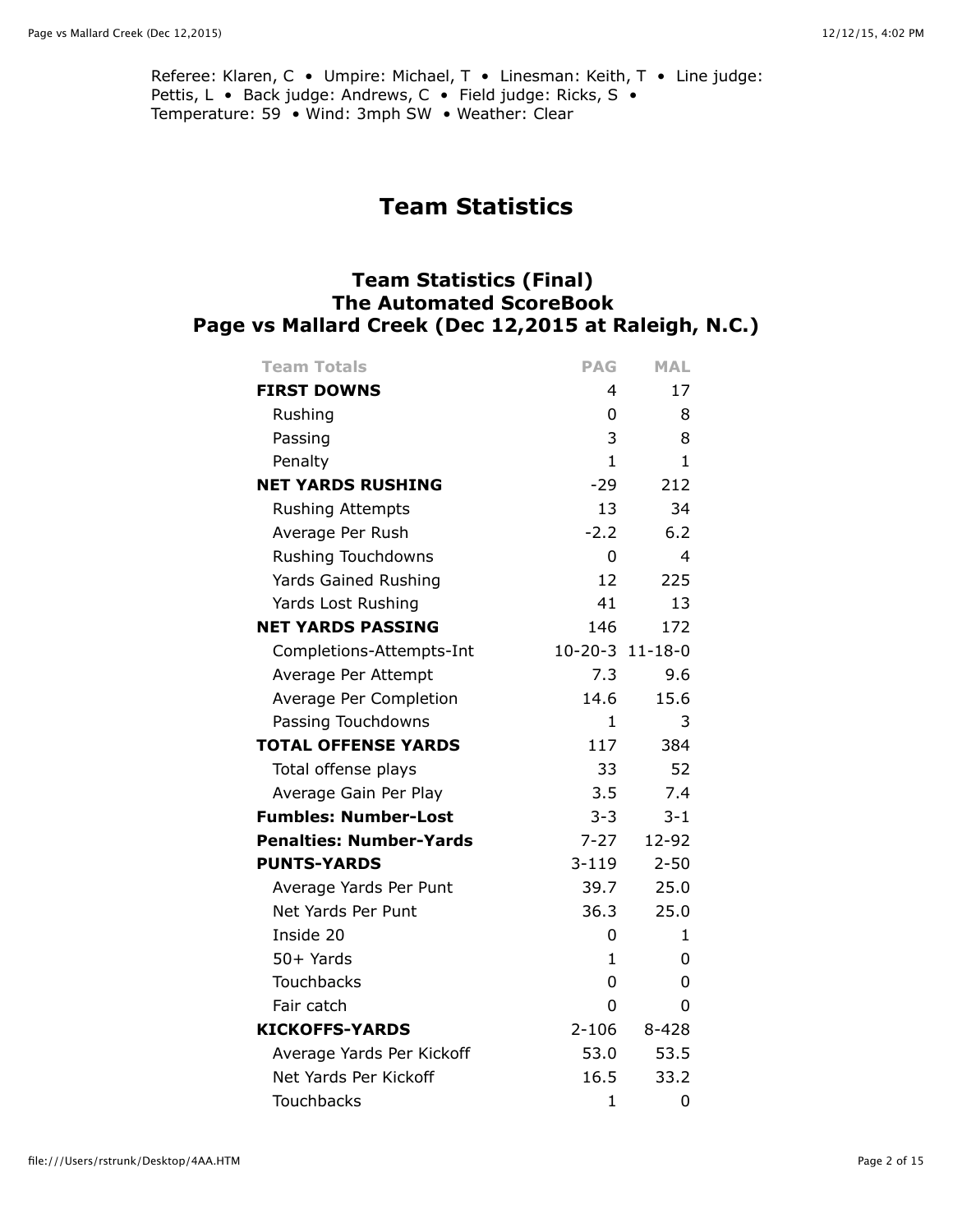| <b>Punt returns: Number-Yards-TD</b> | $0 - 0 - 0$ | $1 - 10 - 0$ |
|--------------------------------------|-------------|--------------|
|                                      | $0.0^-$     |              |
| Average Per Return                   |             | 10.0         |
| Kickoff returns: Number-Yds-TD       | 7-162-0     | $1 - 48 - 0$ |
| Average Per Return                   | 23.1        | 48.0         |
| <b>Interceptions: Number-Yds-TD</b>  | $0 - 0 - 0$ | $3 - 20 - 0$ |
| <b>Fumble Returns: Number-Yds-TD</b> | $0 - 0 - 0$ | $2 - 26 - 0$ |
| <b>Miscellaneous Yards</b>           | 0           | 0            |
| <b>Possession Time</b>               | 21:49       | 26:11        |
| 1st Quarter                          | 5:42        | 6:18         |
| 2nd Quarter                          | 4:29        | 7:31         |
| 3rd Quarter                          | 6:41        | 5:19         |
| 4th Quarter                          | 4:57        | 7:03         |
| <b>Third-Down Conversions</b>        | 3 of 9      | 3 of 8       |
| <b>Fourth-Down Conversions</b>       | 0 of 2      | $1$ of $2$   |
| <b>Red-Zone Scores-Chances</b>       | $0 - 1$     | $7 - 8$      |
| Touchdowns                           | $0 - 1$     | $7 - 8$      |
| Field goals                          | $0 - 1$     | $0 - 8$      |
| <b>Sacks By: Number-Yards</b>        | $0 - 0$     | $4 - 34$     |
| <b>PAT Kicks</b>                     | $0 - 1$     | $7 - 7$      |
| <b>Field Goals</b>                   | $0 - 0$     | $0 - 1$      |
| <b>Points off turnovers</b>          | 0           | 21           |

# **Individual Statistics**

### **Individual Statistics (Final) The Automated ScoreBook Page vs Mallard Creek (Dec 12,2015 at Raleigh, N.C.)**

|                  |                              |                              | Page           |              |          |   |           | <b>Mallard Creek</b>                                                    |  |  |  |  |  |  |  |  |  |  |
|------------------|------------------------------|------------------------------|----------------|--------------|----------|---|-----------|-------------------------------------------------------------------------|--|--|--|--|--|--|--|--|--|--|
| <b>RUSHING</b>   |                              | No. Gain Loss Net TD Lg Avg. |                |              |          |   |           | <b>RUSHING</b><br>No. Gain Loss Net TD Lg Avg.                          |  |  |  |  |  |  |  |  |  |  |
| Javon Leake      | 5                            | 5                            | 6              | $-1$         | 0        | 3 | $-0.2$    | Darnell Walker<br>8<br>114<br>$\Omega$<br>114<br>$\Omega$<br>31<br>14.2 |  |  |  |  |  |  |  |  |  |  |
| Will Jones       | 8                            | $\overline{7}$               | 35             | $-28$        | $\Omega$ |   | $5 - 3.5$ | 65<br>Jason Smith<br>5.0<br>13<br>74<br>9<br>$\mathbf{1}$<br>18         |  |  |  |  |  |  |  |  |  |  |
| Totals           | 13                           | 12                           | 41             | $-29$        | $\Omega$ |   | $5 - 2.2$ | 35<br>35<br>3<br>3.5<br>10<br>0<br>8<br>Chauncery Bowma                 |  |  |  |  |  |  |  |  |  |  |
|                  |                              |                              |                |              |          |   |           | 2<br>$\Omega$<br>2<br>$\mathbf{0}$<br>2<br>2.0<br>Nasjzae Bryant<br>1   |  |  |  |  |  |  |  |  |  |  |
|                  |                              |                              |                |              |          |   |           | 2<br>0<br>$-2.0$<br>TEAM<br>4<br>$\mathbf{0}$<br>-4<br>$\Omega$         |  |  |  |  |  |  |  |  |  |  |
|                  |                              |                              |                |              |          |   |           | 225<br>13<br>212<br>6.2<br>Totals<br>4<br>31<br>34                      |  |  |  |  |  |  |  |  |  |  |
| <b>PASSING</b>   | Cmp-Att-Int Yds TD Long Sack |                              |                |              |          |   |           | <b>PASSING</b><br>Cmp-Att-Int Yds TD<br>Long Sack                       |  |  |  |  |  |  |  |  |  |  |
| Will Jones       |                              | $10 - 20 - 3$                | 146            | $\mathbf{1}$ | 71       |   | 4         | 30<br>Jason Smith<br>$11 - 18 - 0$<br>172<br>3<br>0                     |  |  |  |  |  |  |  |  |  |  |
| Totals           |                              | $10 - 20 - 3$                | 146            | $\mathbf{1}$ | 71       |   | 4         | 30<br>0<br>172<br>3<br>Totals<br>$11 - 18 - 0$                          |  |  |  |  |  |  |  |  |  |  |
| <b>RECEIVING</b> |                              | No. Yds TD Lg                |                |              |          |   |           | No. Yds TD Lg<br><b>RECEIVING</b>                                       |  |  |  |  |  |  |  |  |  |  |
| Diondre Overton  |                              | 3                            | 22<br>$\Omega$ | 8            |          |   |           | 95<br>Ryan Jones<br>1 30<br>4                                           |  |  |  |  |  |  |  |  |  |  |
| Ronald Polite    |                              | 3                            | 15<br>0        | 9            |          |   |           | Thaddeus Mekhi<br>36<br>1 12<br>4                                       |  |  |  |  |  |  |  |  |  |  |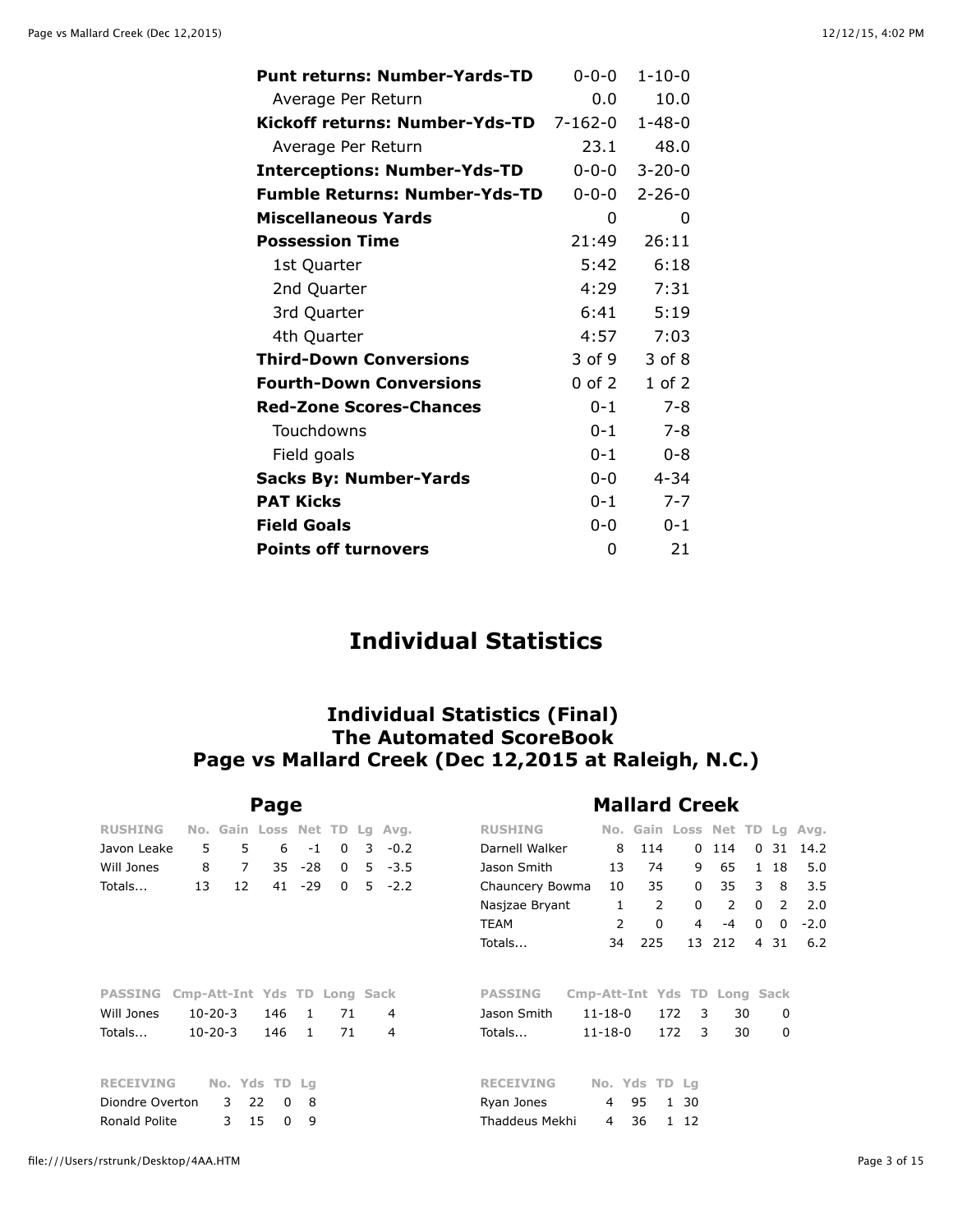| Miles Faison<br>Javon Leake<br>James Ellis II<br>Totals | 2<br>1<br>1<br>10        | 25<br>71<br>13<br>146   | 020<br>1 71<br>0, 13<br>1 71 |                 |             |                       |                  |          | Corey Sutton<br>Javon Harbison<br>Totals | 2<br>1<br>11       | 36<br>5<br>172             | 1 24<br>0<br>5<br>3<br>30 |                 |                  |              |             |             |
|---------------------------------------------------------|--------------------------|-------------------------|------------------------------|-----------------|-------------|-----------------------|------------------|----------|------------------------------------------|--------------------|----------------------------|---------------------------|-----------------|------------------|--------------|-------------|-------------|
| <b>PUNTING</b>                                          | No. Yds Avg Long In20 TB |                         |                              |                 |             |                       |                  |          | <b>PUNTING</b>                           |                    | No. Yds Avg Long In20 TB   |                           |                 |                  |              |             |             |
| Harrison Kiser                                          | 3 1 1 9                  |                         | 39.7                         | 52              |             | $\mathbf 0$<br>0      |                  |          | Javon Harbison                           | 2                  | 25.0<br>50                 |                           | 37              | 1                | 0            |             |             |
| Totals                                                  |                          | 3 119 39.7              |                              | 52              |             | 0<br>$\mathbf 0$      |                  |          | Totals                                   | 2                  | 50 25.0                    |                           | 37              | $\mathbf{1}$     | 0            |             |             |
|                                                         | <b>Punts</b>             |                         |                              | <b>Kickoffs</b> |             |                       | <b>Intercept</b> |          |                                          |                    | <b>Punts</b>               |                           | <b>Kickoffs</b> |                  |              | Intercept   |             |
| <b>ALL RETURNS No Yds</b>                               |                          |                         | Lg No Yds Lg                 |                 |             | No Yds Lg             |                  |          | <b>ALL RETURNS</b>                       |                    | No Yds Lg No Yds           |                           |                 | Lg               |              | No Yds      | - Lg        |
| Javon Leake                                             | $\Omega$                 | $\mathbf 0$<br>0        | 3                            |                 | 84 35       | $\Omega$              | 0                | 0        | Ryan Jones                               | 0                  | $\mathbf 0$                | $\mathbf 0$               | 0               | 0<br>$\mathbf 0$ | 1            | 7           | 7           |
| Micah Gafford                                           | 0                        | $\mathbf 0$<br>0        | 4                            | 78              | 32          | 0                     | 0                | 0        | Will Eason                               | 1                  | 10                         | 10                        | 0               | 0<br>$\mathbf 0$ | 0            | 0           | $\mathbf 0$ |
| Totals                                                  | $\Omega$                 | $\Omega$<br>$\mathbf 0$ |                              | 7 162 35        |             | 0                     | 0                | $\Omega$ | Devin Mines                              | $\Omega$           | 0                          | $\Omega$                  | $\Omega$        | $\mathbf 0$<br>0 | $\mathbf{1}$ | 0           | $\mathbf 0$ |
|                                                         |                          |                         |                              |                 |             |                       |                  |          | Tharon Ingram                            | 0                  | $\mathbf 0$                | $\mathbf 0$               | 0               | 0<br>0           | $\mathbf{1}$ |             | 13 13       |
|                                                         |                          |                         |                              |                 |             |                       |                  |          | Chauncery Bowma                          | 0                  | 0                          | 0                         | 1<br>48         | 48               | 0            | $\mathbf 0$ | 0           |
|                                                         |                          |                         |                              |                 |             |                       |                  |          | Totals                                   | $\mathbf{1}$       | 10 10                      |                           | 1               | 48<br>48         | 3            |             | 20 13       |
|                                                         |                          |                         |                              |                 |             |                       |                  |          |                                          |                    |                            |                           |                 |                  |              |             |             |
| <b>ALL PURPOSE</b>                                      | <b>Rush Rcv</b>          |                         |                              |                 |             | <b>KR PR IR Total</b> |                  |          | <b>ALL PURPOSE</b>                       |                    | Rush Rcy KR PR IR Total    |                           |                 |                  |              |             |             |
| Javon Leake                                             | $-1$                     | 71                      | 84                           | 0               | 0           | 154                   |                  |          | Darnell Walker                           | 114                | 0                          | 0                         | 0               | 0                | 114          |             |             |
| Micah Gafford                                           | 0                        | 0                       | 78                           | 0               | 0           | 78                    |                  |          | Ryan Jones                               |                    | 95<br>0                    | 0                         | 0               | $\overline{7}$   | 102          |             |             |
| Miles Faison                                            | 0                        | 25                      | 0                            | 0               | 0           | 25                    |                  |          | Chauncery Bowma                          |                    | 35<br>0                    | 48                        | 0               | 0                | 83           |             |             |
| Diondre Overton                                         | 0                        | 22                      | 0                            | $\mathbf 0$     | $\mathbf 0$ | 22                    |                  |          | Jason Smith                              |                    | 65<br>0                    | 0                         | 0               | 0                | 65           |             |             |
| Ronald Polite                                           | 0                        | 15                      | 0                            | $\mathbf 0$     | $\mathbf 0$ | 15                    |                  |          | Thaddeus Mekhi                           |                    | 0<br>36                    | 0                         | 0               | 0                | 36           |             |             |
| James Ellis II                                          | 0                        | 13                      | 0                            | 0               | $\pmb{0}$   | 13                    |                  |          | Corey Sutton                             |                    | 0<br>36                    | 0                         | 0               | $\mathbf 0$      | 36           |             |             |
| Will Jones                                              | $-28$                    | 0                       | 0                            | 0               | $\mathbf 0$ | $-28$                 |                  |          | Tharon Ingram                            |                    | 0<br>0                     | 0                         | 0               | 13               | 13           |             |             |
| Totals                                                  | $-29$                    |                         | 146 162                      | 0               | $\Omega$    | 279                   |                  |          | Will Eason                               |                    | 0<br>0                     | $\mathbf 0$               | 10              | 0                | 10           |             |             |
|                                                         |                          |                         |                              |                 |             |                       |                  |          | Javon Harbison                           |                    | 0<br>5                     | 0                         | $\mathbf 0$     | 0                | 5            |             |             |
|                                                         |                          |                         |                              |                 |             |                       |                  |          | Nasjzae Bryant                           |                    | $\overline{2}$<br>$\Omega$ | $\Omega$                  | 0               | $\Omega$         | 2            |             |             |
|                                                         |                          |                         |                              |                 |             |                       |                  |          | <b>TEAM</b>                              |                    | 0<br>$-4$                  | $\mathbf 0$               | 0               | 0                | $-4$         |             |             |
|                                                         |                          |                         |                              |                 |             |                       |                  |          | Totals                                   |                    | 212 172                    | 48                        | 10              | - 20             | 462          |             |             |
| <b>FIELD GOAL ATTEMPTS</b>                              |                          |                         |                              |                 |             |                       |                  |          | <b>FIELD GOAL ATTEMPTS</b>               |                    |                            |                           |                 |                  |              |             |             |
|                                                         |                          |                         |                              |                 |             |                       |                  |          | Valderrama, A 2nd 00:00 37 yards Missed  |                    |                            |                           |                 |                  |              |             |             |
|                                                         |                          |                         |                              |                 |             |                       |                  |          |                                          |                    |                            |                           |                 |                  |              |             |             |
| <b>KICKOFFS</b>                                         | No. Yds TB OB Avg.       |                         |                              |                 |             |                       |                  |          | <b>KICKOFFS</b>                          |                    | No. Yds TB OB Avg.         |                           |                 |                  |              |             |             |
| Harrison Kiser                                          | 2 106                    |                         | 0<br>1                       | 53.0            |             |                       |                  |          | Valderrama, A                            | 7<br>377           | 0                          | 1                         | 53.9            |                  |              |             |             |
|                                                         |                          |                         |                              |                 |             |                       |                  |          | Poell, B                                 | $\mathbf{1}$<br>51 | $\Omega$                   | 0                         | 51.0            |                  |              |             |             |

**FUMBLES:** Page-Javon Leake 2-2; Micah Gafford 1-1. Mallard Creek-Jason Smith 2-0; Darnell Walker 1-1.

# **Drive Chart**

**Drive Chart (Final) The Automated ScoreBook Page vs Mallard Creek (Dec 12,2015 at Raleigh, N.C.)**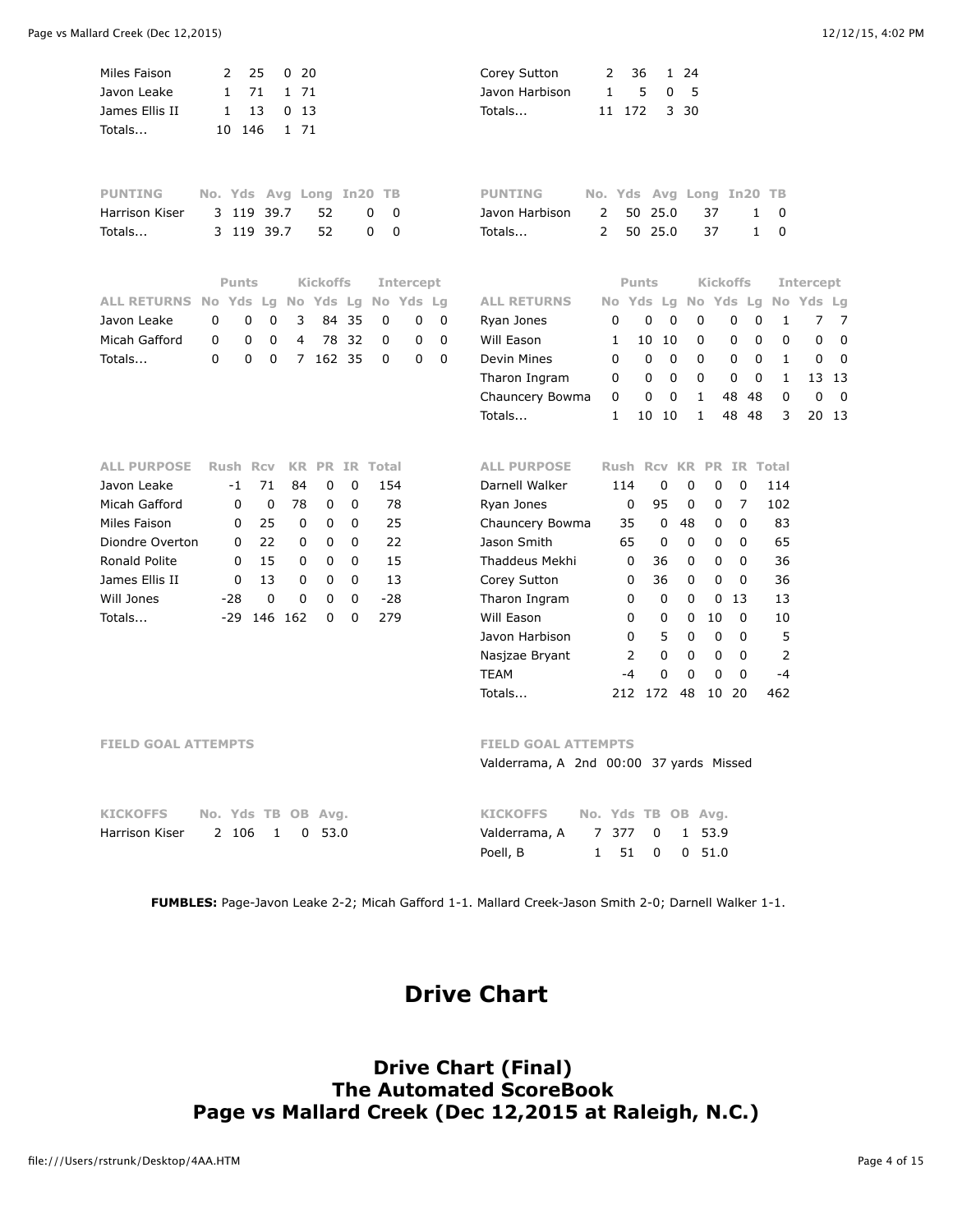|                                                |     |                      | <b>Drive Started</b> |                          |                 |                 |                   |              | <b>Drive Ended</b> | Consumed          |                   |   |  |
|------------------------------------------------|-----|----------------------|----------------------|--------------------------|-----------------|-----------------|-------------------|--------------|--------------------|-------------------|-------------------|---|--|
| Team                                           | Qtr | Spot                 |                      | <b>Time Obtained</b>     |                 | Spot            | Time              |              | <b>How Lost</b>    | PI-Yds            | <b>TOP RZ</b>     |   |  |
| PAG                                            | 1st | <b>B25</b>           |                      | 08:17 Kickoff            |                 | B24             | 04:52             |              | Punt               | $6 - 1$           | 3:25              |   |  |
| PAG                                            | 1st | <b>B09</b>           | 02:57 Punt           |                          |                 | <b>B10</b>      | 00:48             |              | Punt               | $3 - 1$           | 2:09              |   |  |
| PAG                                            | 2nd | <b>B20</b>           |                      | 11:49 Kickoff            |                 | <b>B20</b>      | 11:37             |              | Fumble             | $0 - 0$           | 0:12              |   |  |
| PAG                                            | 2nd | <b>B35</b>           |                      | 11:33 Kickoff            |                 | <b>B31</b>      | 11:24             |              | Fumble             | $1 - -4$          | 0:09              |   |  |
| PAG                                            | 2nd | <b>B46</b>           | 09:55                | Kickoff                  |                 | W40             | 07:00             |              | Downs              | $7 - 14$          | 2:55              |   |  |
| PAG                                            | 2nd | <b>B40</b>           |                      | 04:43 Kickoff            |                 | <b>B46</b>      | 04:32             |              | Fumble             | $0 - 6$           | 0:11              |   |  |
| PAG                                            | 2nd | <b>B09</b>           |                      | 04:12 Fumble             |                 | <b>B05</b>      | 04:05             |              | Interception       | $1 - -4$          | 0:07              |   |  |
| PAG                                            | 2nd | <b>B16</b>           |                      | 02:20 Kickoff            |                 | <b>B34</b>      | 01:15             |              | Interception       | $3 - 18$          | 1:05              |   |  |
| PAG                                            | 2nd | <b>B20</b>           |                      | 00:00 Missed FG          |                 | <b>B20</b>      | 00:00             |              | End of half        | $0 - 0$           | 0:00              |   |  |
| PAG                                            | 3rd | <b>B37</b>           |                      | 11:32 Kickoff            |                 | <b>B43</b>      | 09:04             |              | Interception       | $3-6$             | 2:28              |   |  |
| PAG                                            | 3rd | B21                  |                      | 06:02 Downs              |                 | <b>B25</b>      | 02:17             |              | Punt               | $3 - 4$           | 3:45              |   |  |
| PAG                                            | 4th | <b>B28</b>           |                      | 09:43 Kickoff            |                 | W <sub>00</sub> | $07:50$ *         |              | <b>TOUCHDOWN</b>   | 3-72              | 1:53              |   |  |
| PAG                                            | 4th | W26                  | 04:06 Punt           |                          |                 | W19             | 01:32             |              | Downs              | $3 - 7$           | $2:34$ #          |   |  |
|                                                |     |                      |                      |                          |                 |                 |                   |              |                    |                   |                   |   |  |
| MAL                                            | 1st | <b>B38</b>           |                      | 12:00 Kickoff            |                 | B00             | $08:25$ *         |              | <b>TOUCHDOWN</b>   | $9 - 38$          | $3:35$ #          |   |  |
| MAL                                            | 1st | W45                  | 04:52 Punt           |                          |                 | B46             | 02:57             |              | Punt               | $3 - 9$           | 1:55              |   |  |
| <b>MAL</b>                                     | 1st | W38                  | 00:48 Punt           |                          |                 | <b>B00</b>      | 11:37             | $\ast$       | <b>TOUCHDOWN</b>   | $5 - 62$          | 1:11              | # |  |
| <b>MAL</b>                                     | 2nd | <b>B04</b>           |                      | 11:37 Fumble             |                 | <b>B00</b>      | 11:33             | $\ast$       | <b>TOUCHDOWN</b>   | $1 - 4$           | 0:04              | # |  |
| <b>MAL</b>                                     | 2nd | <b>B21</b>           |                      | 11:24 Fumble             |                 | <b>B00</b>      | 10:01             | $\ast$       | <b>TOUCHDOWN</b>   | $4 - 21$          | 1:23              | # |  |
| <b>MAL</b>                                     | 2nd | W40                  |                      | 07:00 Downs              |                 | <b>B00</b>      | 04:32             | $\ast$       | <b>TOUCHDOWN</b>   | $5 - 60$          | $2:28$ #          |   |  |
| <b>MAL</b>                                     | 2nd | <b>B46</b>           |                      | 04:32 Fumble             |                 | <b>B09</b>      | 04:12             |              | Fumble             | $2 - 37$          | 0:20              |   |  |
| MAL                                            | 2nd | <b>B31</b>           |                      | 04:05 Interception       |                 | <b>B00</b>      | $02:27$ *         |              | <b>TOUCHDOWN</b>   | $4 - 31$          | $1:38$ #          |   |  |
| MAL                                            | 2nd | <b>B24</b>           |                      | 01:15 Interception B20   |                 |                 | 00:00             |              | Missed FG          | $4 - 4$           | 1:15              | # |  |
| MAL                                            | 3rd | W47                  |                      | 09:04 Interception B21   |                 |                 | 06:02             |              | Downs              | $5 - 32$          | 3:02              |   |  |
| MAL                                            | 3rd | W49                  | 02:17 Punt           |                          |                 | <b>B00</b>      | $10:13$ *         |              | <b>TOUCHDOWN</b>   | $6 - 51$          | $4:04$ #          |   |  |
| MAL                                            | 4th | W20                  |                      | 07:50 Kickoff            |                 | W13             | 04:06             |              | Punt               | $3 - 7$           | 3:44              |   |  |
| MAL                                            | 4th | W19                  |                      | 01:32 Downs              |                 | W15             | 00:00             |              | End of half        | $2 - -4$          | 1:32              |   |  |
|                                                |     |                      |                      |                          |                 |                 |                   |              |                    |                   |                   |   |  |
|                                                |     |                      |                      | 1st                      | 2 <sub>nd</sub> |                 | 3rd               | 4th          | 1st                | 2nd               |                   |   |  |
| Page                                           |     | Time of possession   |                      | Qtr<br>05:42             | Qtr<br>04:29    |                 | Qtr<br>06:41      | Qtr<br>04:57 | Half<br>10:11      | Half<br>11:38     | Total<br>21:49    |   |  |
|                                                |     |                      |                      |                          |                 |                 |                   |              |                    |                   |                   |   |  |
|                                                |     | 3rd Down Conversions |                      | 1/3                      | 1/2             |                 | 0/2<br><b>B29</b> | 1/2<br>W49   | 2/5<br><b>B23</b>  | 1/4<br><b>B40</b> | 3/9<br><b>B30</b> |   |  |
| Average field position<br>4th Down Conversions |     |                      | 0/0                  | <b>B17</b><br><b>B26</b> |                 |                 |                   |              |                    |                   |                   |   |  |
|                                                |     |                      |                      |                          | 0/1             |                 | 0/0               | 0/1          | 0/1                | 0/1               | 0/2               |   |  |
|                                                |     |                      |                      |                          |                 |                 |                   |              |                    |                   |                   |   |  |

| Average Held position  | DI/   | DZO             | <b>DZY</b> | $V + 9$ | DZJ.       | D40             | טכם        |
|------------------------|-------|-----------------|------------|---------|------------|-----------------|------------|
| 4th Down Conversions   | 0/0   | 0/1             | 0/0        | 0/1     | 0/1        | 0/1             | 0/2        |
|                        | 1st   | 2 <sub>nd</sub> | 3rd        | 4th     | 1st        | 2 <sub>nd</sub> |            |
| <b>Mallard Creek</b>   | Otr   | Otr             | Otr        | Otr     | Half       | Half            | Total      |
| Time of possession     | 06:18 | 07:31           | 05:19      | 07:03   | 13:49      | 12:22           | 26:11      |
| 3rd Down Conversions   | 1/3   | 1/2             | 0/1        | 1/2     | 2/5        | 1/3             | 3/8        |
| Average field position | W48   | <b>B31</b>      | W48        | W19     | <b>B38</b> | W33             | <b>B47</b> |
| 4th Down Conversions   | 1/1   | 0/0             | 0/1        | 0/0     | 1/1        | 0/1             | 1/2        |
|                        |       |                 |            |         |            |                 |            |

## **Drive Chart (By Quarter)**

|      |         |                    | <b>Drive Started</b>        |                 | <b>Drive Ended</b> | Consumed                         |          |           |  |
|------|---------|--------------------|-----------------------------|-----------------|--------------------|----------------------------------|----------|-----------|--|
|      |         |                    | Team Otr Spot Time Obtained |                 |                    | Spot Time How Lost PI-Yds TOP RZ |          |           |  |
| MAL  |         |                    | 1st B38 12:00 Kickoff       | B <sub>00</sub> |                    | 08:25 * TOUCHDOWN                | $9 - 38$ | $3:35$ #  |  |
| PAG. |         |                    | 1st B25 08:17 Kickoff       | B <sub>24</sub> | 04:52              | Punt                             | $6 - 1$  | 3:25      |  |
| MAL  |         | 1st W45 04:52 Punt |                             | B46             | 02:57              | Punt                             | $3-9$    | 1:55      |  |
| PAG. | 1st B09 | 02:57 Punt         |                             | B10             | 00:48              | Punt                             | $3-1$    | 2:09      |  |
| MAL  | 1st W38 | 00:48 Punt         |                             | B <sub>00</sub> |                    | $11:37$ * TOUCHDOWN              | $5 - 62$ | $1:11 \#$ |  |
| PAG  |         |                    | 2nd B20 11:49 Kickoff       | B <sub>20</sub> | 11:37              | Fumble                           | $0 - 0$  | 0:12      |  |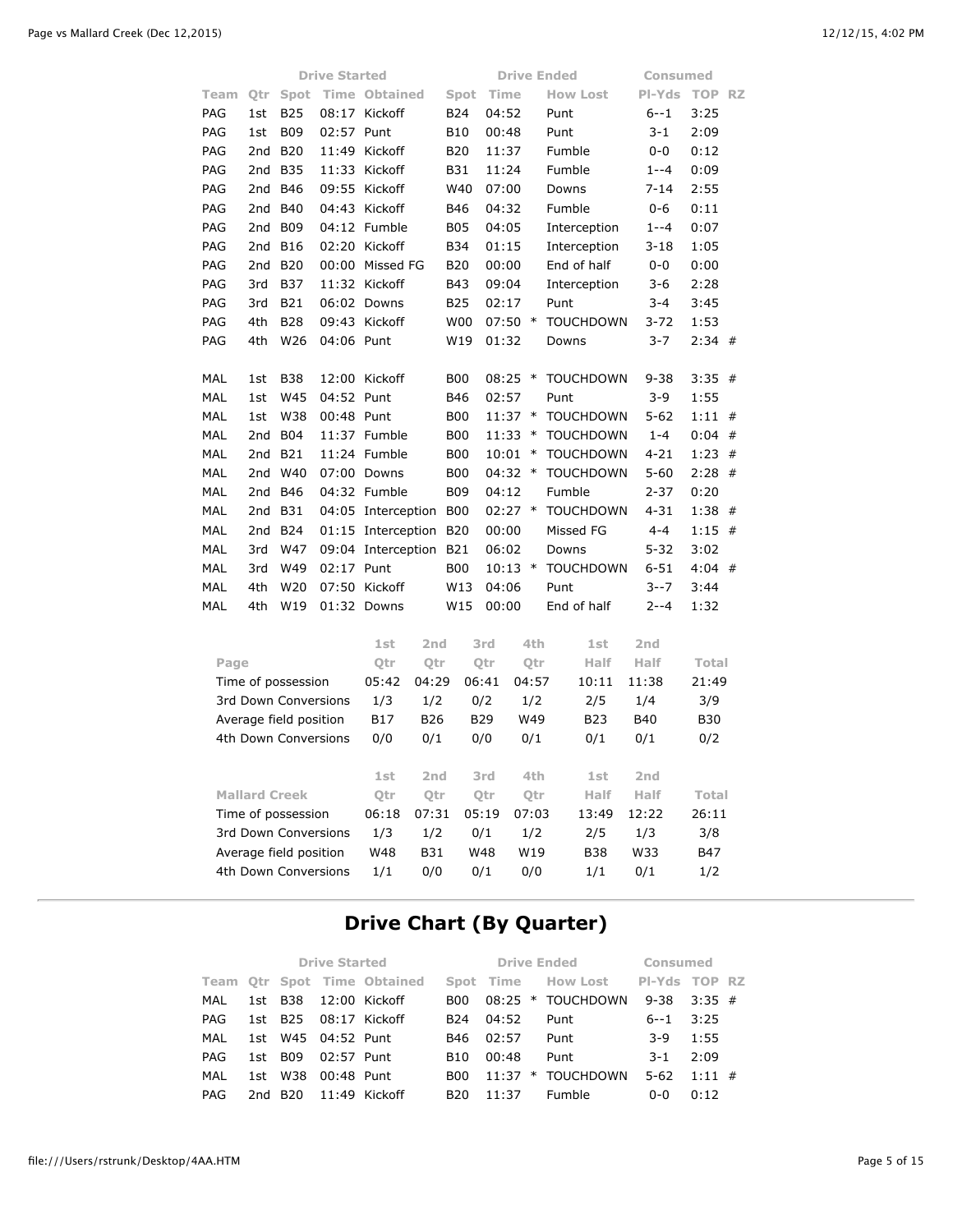| <b>MAL</b> |     | 2nd B04         |            | 11:37 Fumble       | <b>B00</b> | 11:33     | ∗      | <b>TOUCHDOWN</b> | $1 - 4$  | $0:04$ # |  |
|------------|-----|-----------------|------------|--------------------|------------|-----------|--------|------------------|----------|----------|--|
| PAG        | 2nd | <b>B35</b>      |            | $11:33$ Kickoff    | <b>B31</b> | 11:24     |        | Fumble           | $1 - -4$ | 0:09     |  |
| <b>MAL</b> | 2nd | <b>B21</b>      |            | $11:24$ Fumble     | <b>B00</b> | 10:01     | ∗      | <b>TOUCHDOWN</b> | $4 - 21$ | $1:23$ # |  |
| PAG        | 2nd | B46             |            | 09:55 Kickoff      | W40        | 07:00     |        | Downs            | $7 - 14$ | 2:55     |  |
| <b>MAL</b> | 2nd | W40             | 07:00      | Downs              | <b>B00</b> | 04:32     | $\ast$ | <b>TOUCHDOWN</b> | $5 - 60$ | $2:28$ # |  |
| <b>PAG</b> | 2nd | <b>B40</b>      |            | 04:43 Kickoff      | <b>B46</b> | 04:32     |        | Fumble           | $0 - 6$  | 0:11     |  |
| <b>MAL</b> |     | 2nd B46         |            | 04:32 Fumble       | <b>B09</b> | 04:12     |        | Fumble           | $2 - 37$ | 0:20     |  |
| PAG        | 2nd | <b>B09</b>      |            | 04:12 Fumble       | <b>B05</b> | 04:05     |        | Interception     | $1 - -4$ | 0:07     |  |
| <b>MAL</b> | 2nd | <b>B31</b>      |            | 04:05 Interception | <b>B00</b> | $02:27$ * |        | <b>TOUCHDOWN</b> | $4 - 31$ | $1:38$ # |  |
| PAG        | 2nd | <b>B16</b>      |            | 02:20 Kickoff      | <b>B34</b> | 01:15     |        | Interception     | $3 - 18$ | 1:05     |  |
| MAL        | 2nd | <b>B24</b>      |            | 01:15 Interception | <b>B20</b> | 00:00     |        | Missed FG        | $4 - 4$  | $1:15$ # |  |
| <b>PAG</b> | 2nd | <b>B20</b>      | 00:00      | Missed FG          | <b>B20</b> | 00:00     |        | End of half      | $0 - 0$  | 0:00     |  |
| PAG        | 3rd | <b>B37</b>      |            | 11:32 Kickoff      | <b>B43</b> | 09:04     |        | Interception     | 3-6      | 2:28     |  |
|            |     |                 |            |                    |            |           |        |                  |          |          |  |
| <b>MAL</b> | 3rd | W47             |            | 09:04 Interception | <b>B21</b> | 06:02     |        | Downs            | $5 - 32$ | 3:02     |  |
| PAG        | 3rd | <b>B21</b>      |            | 06:02 Downs        | <b>B25</b> | 02:17     |        | Punt             | $3 - 4$  | 3:45     |  |
| <b>MAL</b> | 3rd | W49             | 02:17 Punt |                    | <b>B00</b> | 10:13     | $\ast$ | <b>TOUCHDOWN</b> | $6 - 51$ | $4:04$ # |  |
| PAG        | 4th | <b>B28</b>      |            | 09:43 Kickoff      | <b>W00</b> | 07:50     | $\ast$ | <b>TOUCHDOWN</b> | $3 - 72$ | 1:53     |  |
|            |     |                 |            |                    |            |           |        |                  |          |          |  |
| <b>MAL</b> | 4th | W <sub>20</sub> |            | 07:50 Kickoff      | W13        | 04:06     |        | Punt             | $3 - 7$  | 3:44     |  |
| PAG        | 4th | W <sub>26</sub> | 04:06 Punt |                    | W19        | 01:32     |        | Downs            | $3 - 7$  | $2:34$ # |  |
| MAL        | 4th | W19             |            | 01:32 Downs        | W15        | 00:00     |        | End of half      | $2 - -4$ | 1:32     |  |

# **Defensive Statistics**

### **Defensive Statistics (Final) The Automated ScoreBook Page vs Mallard Creek (Dec 12,2015 at Raleigh, N.C.)**

| ## | Page                  | Solo          | Ast            | Total | TFL/Yds FF FR-Yds Int-Yds BrUp |                |               |                |                |                | <b>Blkd Sack/Yds</b> | QBH            |
|----|-----------------------|---------------|----------------|-------|--------------------------------|----------------|---------------|----------------|----------------|----------------|----------------------|----------------|
| 3  | Alan Tisdale          | 7             | $\overline{2}$ | 9     |                                |                |               |                |                |                |                      | $\blacksquare$ |
| 11 | Jeremy Level          | 6             |                | 6     |                                | $\blacksquare$ |               | $\blacksquare$ | 1              | $\blacksquare$ | $\blacksquare$       |                |
| 5  | <b>Tarvris Martin</b> | 4             |                | 4     |                                |                |               | $\blacksquare$ | 1              |                |                      |                |
| 8  | Elijah Diarrass       | 3             | 1              | 4     |                                |                |               | $\blacksquare$ | $\bullet$      |                |                      |                |
| 30 | <b>Tyler Deberry</b>  | 2             | 2              | 4     |                                |                |               | $\blacksquare$ | $\bullet$      |                |                      |                |
| 7  | Jamie Myers           | 2             | 1              | 3     |                                |                |               | $\blacksquare$ | $\blacksquare$ |                |                      |                |
| 32 | Jared Nicholson       | 2             | 1              | 3     |                                |                |               | $\blacksquare$ | $\mathbf{r}$   |                |                      |                |
| 14 | Diondre Overton       | 2             |                | 2     |                                |                |               | $\blacksquare$ | 1              |                |                      | $\blacksquare$ |
| 50 | Nathan Whicker        | 2             |                | 2     | 1.0/3                          | $\mathbf{r}$   | $\sim$        | $\blacksquare$ | $\bullet$      |                | ٠                    |                |
| 35 | Tony Duong            |               | 2              | 2     |                                |                | $1 - 0$       |                | $\bullet$      |                |                      |                |
| 18 | Ronald Polite         | 1             |                | 1     |                                |                |               | ä,             |                |                |                      |                |
| 2  | Miles Faison          | 1             |                | 1     |                                | $\mathbf{r}$   |               | ٠              | $\blacksquare$ |                |                      |                |
| 1. | Javon Leake           | 1             |                | 1     |                                | $\blacksquare$ |               | $\blacksquare$ | $\blacksquare$ |                |                      |                |
| 15 | Will Jones            | 1             |                | 1     |                                |                |               | $\mathbf{r}$   |                |                |                      |                |
| 9  | Harrison Kiser        | 1             |                | 1     |                                | $\blacksquare$ |               | $\blacksquare$ | $\blacksquare$ |                |                      |                |
| 36 | Alex Angus            | $\mathbf{1}$  |                | 1     |                                | $\mathbf{1}$   |               | $\blacksquare$ | $\bullet$      |                |                      |                |
| 4  | Will Hamrick          |               | 1              | 1     |                                | $\mathbf{r}$   |               |                |                |                |                      |                |
| ## | <b>Mallard Creek</b>  | Solo          | Ast            | Total | TFL/Yds                        | FF.            | <b>FR-Yds</b> | Int-Yds        | BrUp           | <b>Blkd</b>    | Sack/Yds QBH         |                |
| 32 | Tharon Ingram         | 5             |                | 5     | 3.0/18                         | 1              |               | $1 - 13$       | $\mathbf{r}$   | $\mathbf{r}$   | 1.0/13               |                |
| 5  | Thaddeus Mekhi        | 3             | $\mathbf{r}$   | 3     | ×,                             |                |               |                | $\mathbf{r}$   |                |                      | 1.             |
| 35 | Kalyn Allen           | $\mathcal{P}$ | $\mathbf{1}$   | 3     |                                | $\mathbf{r}$   | $\mathbf{r}$  | ٠              | 1              |                | ٠                    |                |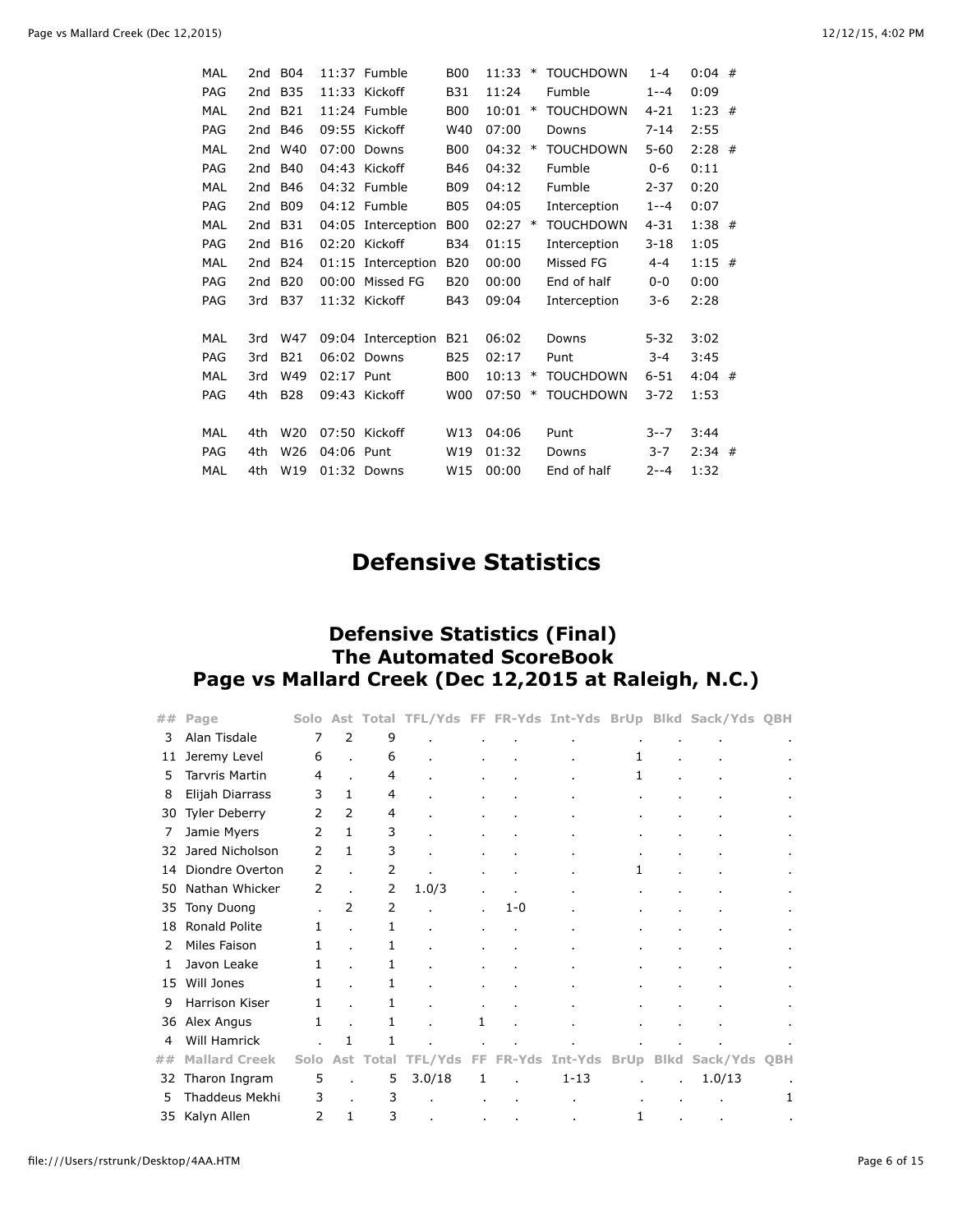| 6  | Will Eason             | 2            | 1      | 3            | $\blacksquare$ | $\mathbf{r}$ |                | $\bullet$      | ٠              |              |              | $\blacksquare$        |
|----|------------------------|--------------|--------|--------------|----------------|--------------|----------------|----------------|----------------|--------------|--------------|-----------------------|
| 4  | Thomas Gordon          | 2            |        | 2            | $\mathbf{r}$   | $\mathbf{r}$ | $1 - 0$        | $\mathbf{r}$   | ٠              |              | $\mathbf{r}$ | $\sim$                |
| 21 | Devin Mines            | 2            |        | 2            | 1.0/2          | $\mathbf{r}$ |                | 1-0            |                | $\bullet$    | $\sim$       | $\sim$                |
| 51 | Joshua Brown           | 2            |        | 2            | 2.0/18         | $\mathbf{r}$ |                | ×              | ٠              | $\mathbf{r}$ | 2.0/18       | $\blacksquare$        |
|    | 24 Myles Bowie         | $\mathbf{1}$ | 1      | 2            | $\mathbf{r}$   | $\mathbf{r}$ | $\blacksquare$ | $\bullet$      | $\bullet$      | $\mathbf{r}$ |              | $\sim$                |
| 9  | <b>Cravont Charles</b> | 1            | 1      | 2            | $\mathbf{r}$   | 1            | $\bullet$      | $\mathbf{r}$   | $\blacksquare$ |              |              | $\sim$                |
| 2  | Javon Harbison         | 1            |        | 1            | $\mathbf{r}$   | $\mathbf{r}$ | $\mathbf{r}$   | $\mathbf{r}$   | $\mathbf{r}$   |              |              | $\sim$                |
|    | 14 Delafose, K         | 1            |        | 1            | $\mathbf{r}$   | $\mathbf{r}$ |                |                |                |              |              | $\sim$                |
|    | 58 Ricky Smith         | 1            |        | 1            | 1.0/3          | $\bullet$    | $\bullet$      | $\bullet$      | $\bullet$      | $\mathbf{r}$ | 1.0/3        | $\bullet$             |
| 27 | Nasjzae Bryant         | 1            |        | 1            |                | 1            |                | $\mathbf{r}$   | $\mathbf{r}$   |              |              | $\mathbf{r}^{\prime}$ |
|    | 23 Ryan Jones          | 1            |        | 1            |                | $\mathbf{r}$ |                | $1 - 7$        | ٠              |              |              | $\sim$                |
| 10 | Larry Matkin           | 1            |        | 1            |                | $\mathbf{r}$ | $1 - 10$       | $\mathbf{r}$   | ٠              |              |              | $\sim$                |
| 40 | Livsey, M              |              | 1      | $\mathbf{1}$ |                | $\mathbf{r}$ | $1 - 16$       | $\mathbf{r}$   |                |              |              | $\sim$                |
| 3  | <b>Tristen Carson</b>  |              | 1      | 1            | $\blacksquare$ | ٠            | $\blacksquare$ | ٠              | ٠              |              |              | ٠                     |
| 25 | Deonte Grier           |              |        |              |                |              |                | $\blacksquare$ | 1              |              |              | $\blacksquare$        |
|    | 15 Louis West          | ٠            | $\sim$ | $\cdot$      |                | $\sim$       | $\sim$         | $\bullet$      | 1              | $\bullet$    | $\cdot$      | $\sim$                |

## **Participation Report**

### **Participation Report (Final) The Automated ScoreBook Page vs Mallard Creek (Dec 12,2015 at Raleigh, N.C.)**

**Page**: 1-Javon Leake, 2-Miles Faison, 3-Alan Tisdale, 4-Will Hamrick, 5-Tarvris Martin, 7-Jamie Myers, 8-Elijah Diarrass, 9-Harrison Kiser, 11-Jeremy Level, 14- Diondre Overton, 15-Will Jones, 18-Ronald Polite, 26-Micah Gafford, 30-Tyler Deberry, 32-Jared Nicholson, 35-Tony Duong, 36-Alex Angus, 50-Nathan Whicker, 80-James Ellis II.

**Mallard Creek**: 2-Javon Harbison, 3-Tristen Carson, 4-Thomas Gordon, 5- Thaddeus Mekhi, 6-Will Eason, 7-Jason Smith, 9-Cravont Charles, 10-Larry Matkin, 12-Corey Sutton, 14-Delafose, K, 15-Louis West, 17-Chauncery Bowma, 21-Devin Mines, 23-Ryan Jones, 24-Myles Bowie, 25-Deonte Grier, 27-Nasjzae Bryant, 32- Tharon Ingram, 33-Darnell Walker, 35-Kalyn Allen, 40-Livsey, M, 46-Valderrama, A., 46-Valderrama, A, 47-Poell, B, 51-Joshua Brown, 58-Ricky Smith.

## **Box Score**

### **Box Score (Final) Page vs Mallard Creek (Dec 12,2015 at Raleigh, N.C.)**

| $\parallel$ Score by Quarters 1 2 3 4 Score |  |  |                |
|---------------------------------------------|--|--|----------------|
|                                             |  |  |                |
| Page $0 \t 0 \t 0 \t 6 \t - \t 6$           |  |  | Record: (13-3) |
| Mallard Creek 7 35 $0 \quad 7 \quad -49$    |  |  | Record: (17-0) |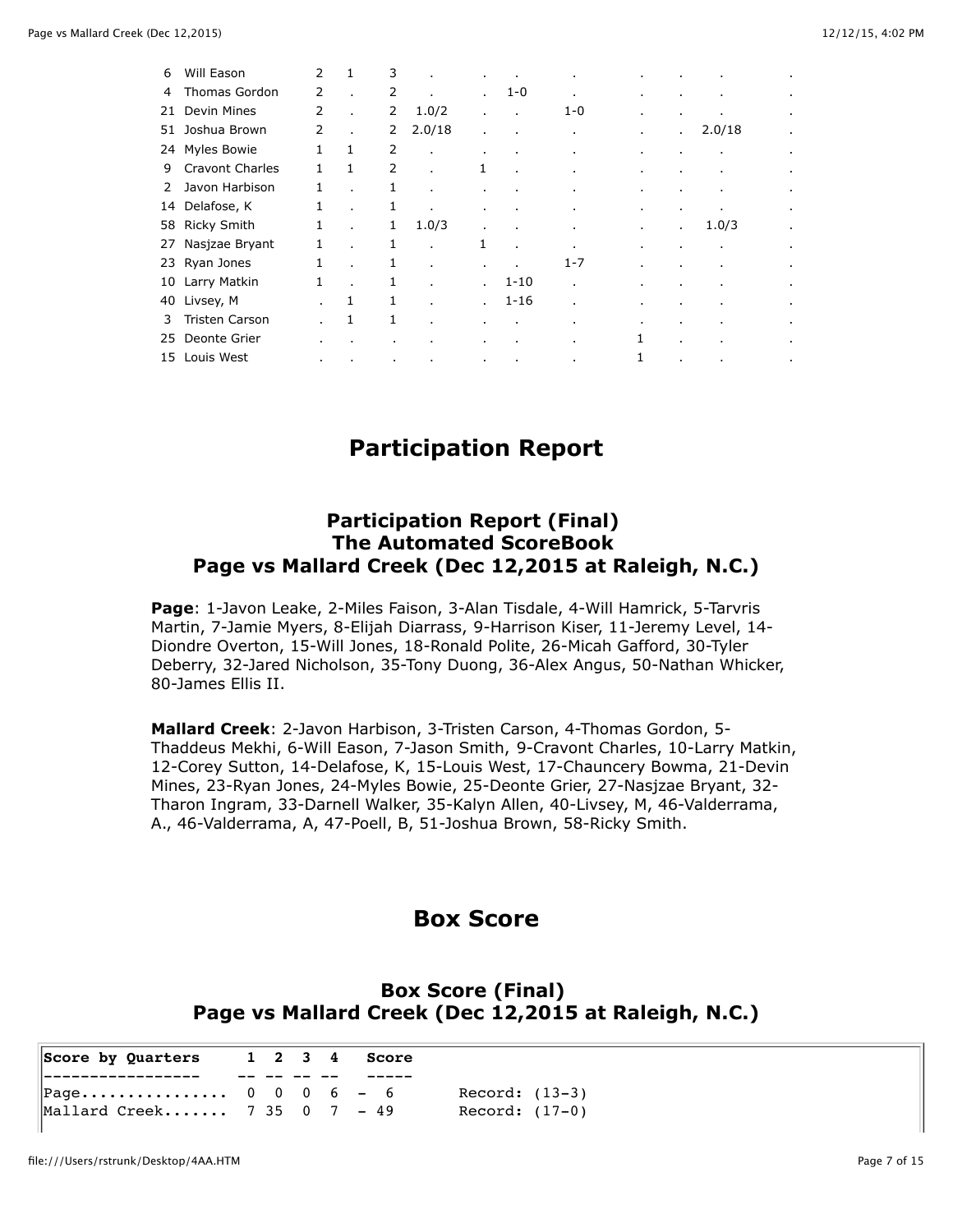| 2nd 11:49 MAL - Ryan Jones 14 yd pass from Jason Smith (Valderrama, A. kick), 5-62 1:11, PAG 0 - MAL 14 <br>11:33 MAL - Chauncery Bowma 4 yd run (Valderrama, A. kick), 1-4 0:04, PAG 0 - MAL 21<br>10:01 MAL - Chauncery Bowma 1 yd run (Valderrama, A. kick), 4-21 1:23, PAG 0 - MAL 28<br>04:43 MAL - Chauncery Bowma 1 yd run (Valderrama, A. kick), 5-60 2:28, PAG 0 - MAL 35<br>02:27 MAL - Jason Smith 1 yd run (Valderrama, A. kick), 4-31 1:38, PAG 0 - MAL 42<br>4th 10:13 MAL - Corey Sutton 24 yd pass from Jason Smith (Poell, B kick), 6-51 4:04, PAG 0 - MAL 49 |                                               |                       | lst 08:25 MAL - Thaddeus Mekhi 6 yd pass from Jason Smith (Valderrama, A. kick), 9-38 3:35, PAG 0 - MAL 7 <br>07:50 PAG - Javon Leake 71 yd pass from Will Jones (TEAM kick failed), 3-72 1:53, PAG 6 - MAL 49 |
|--------------------------------------------------------------------------------------------------------------------------------------------------------------------------------------------------------------------------------------------------------------------------------------------------------------------------------------------------------------------------------------------------------------------------------------------------------------------------------------------------------------------------------------------------------------------------------|-----------------------------------------------|-----------------------|----------------------------------------------------------------------------------------------------------------------------------------------------------------------------------------------------------------|
|                                                                                                                                                                                                                                                                                                                                                                                                                                                                                                                                                                                | PAG                                           | MAL                   |                                                                                                                                                                                                                |
| FIRST DOWNS                                                                                                                                                                                                                                                                                                                                                                                                                                                                                                                                                                    | 4                                             | 17                    |                                                                                                                                                                                                                |
| $\vert$ RUSHES-YARDS (NET)                                                                                                                                                                                                                                                                                                                                                                                                                                                                                                                                                     | $13 - -29$                                    | $34 - 212$            |                                                                                                                                                                                                                |
| $\verb PASSING YDS (NET) \dots \dots \dots \dots$                                                                                                                                                                                                                                                                                                                                                                                                                                                                                                                              | 146                                           | 172                   |                                                                                                                                                                                                                |
| Passes Att-Comp-Int                                                                                                                                                                                                                                                                                                                                                                                                                                                                                                                                                            | $20 - 10 - 3$                                 | $18 - 11 - 0$         |                                                                                                                                                                                                                |
| TOTAL OFFENSE PLAYS-YARDS                                                                                                                                                                                                                                                                                                                                                                                                                                                                                                                                                      | $33 - 117$                                    | 52-384                |                                                                                                                                                                                                                |
| $\verb Fumble Returns-Yards$                                                                                                                                                                                                                                                                                                                                                                                                                                                                                                                                                   | $0 - 0$                                       | $2 - 26$              |                                                                                                                                                                                                                |
| Punt Returns-Yards                                                                                                                                                                                                                                                                                                                                                                                                                                                                                                                                                             | $0 - 0$                                       | $1 - 10$              |                                                                                                                                                                                                                |
| $\,$ Ki $\,$ koff Returns-Yards                                                                                                                                                                                                                                                                                                                                                                                                                                                                                                                                                | $7 - 162$                                     | $1 - 48$              |                                                                                                                                                                                                                |
| Interception Returns-Yards                                                                                                                                                                                                                                                                                                                                                                                                                                                                                                                                                     | $0 - 0$<br>$3 - 39.7$                         | $3 - 20$              |                                                                                                                                                                                                                |
| Punts (Number-Avg)<br>Fumbles-Lost                                                                                                                                                                                                                                                                                                                                                                                                                                                                                                                                             | $3 - 3$                                       | $2 - 25.0$<br>$3 - 1$ |                                                                                                                                                                                                                |
| Penalties-Yards                                                                                                                                                                                                                                                                                                                                                                                                                                                                                                                                                                | $7 - 27$                                      | $12 - 92$             |                                                                                                                                                                                                                |
| Possession Time                                                                                                                                                                                                                                                                                                                                                                                                                                                                                                                                                                | 21:49                                         | 26:11                 |                                                                                                                                                                                                                |
| Third-Down Conversions                                                                                                                                                                                                                                                                                                                                                                                                                                                                                                                                                         | 3 of 9                                        | $3$ of $8$            |                                                                                                                                                                                                                |
| Fourth-Down Conversions                                                                                                                                                                                                                                                                                                                                                                                                                                                                                                                                                        | $0$ of $2$                                    | $1$ of $2$            |                                                                                                                                                                                                                |
| Red-Zone Scores-Chances                                                                                                                                                                                                                                                                                                                                                                                                                                                                                                                                                        | $0 - 1$                                       | $7 - 8$               |                                                                                                                                                                                                                |
| Sacks By: Number-Yards                                                                                                                                                                                                                                                                                                                                                                                                                                                                                                                                                         | $0 - 0$                                       | $4 - 34$              |                                                                                                                                                                                                                |
| RUSHING: Page-Javon Leake 5-minus 1; Will Jones 8-minus 28. Mallard<br>Creek-Darnell Walker 8-114; Jason Smith 13-65; Chauncery Bowma 10-35; Nasjzae<br>Bryant 1-2; TEAM 2-minus 4.<br>PASSING: Page-Will Jones 10-20-3-146. Mallard Creek-Jason Smith<br>$ 11 - 18 - 0 - 172$ .                                                                                                                                                                                                                                                                                               |                                               |                       |                                                                                                                                                                                                                |
| RECEIVING: Page-Diondre Overton 3-22; Ronald Polite 3-15; Miles Faison<br>2-25; Javon Leake 1-71; James Ellis II 1-13. Mallard Creek-Ryan Jones 4-95;<br>Thaddeus Mekhi 4-36; Corey Sutton 2-36; Javon Harbison 1-5.                                                                                                                                                                                                                                                                                                                                                           |                                               |                       |                                                                                                                                                                                                                |
| INTERCEPTIONS: Page-None. Mallard Creek-Tharon Ingram 1-13; Ryan Jones<br>$ 1-7$ ; Devin Mines $1-0$ .                                                                                                                                                                                                                                                                                                                                                                                                                                                                         |                                               |                       |                                                                                                                                                                                                                |
| FUMBLES: Page-Javon Leake 2-2; Micah Gafford 1-1. Mallard Creek-Jason<br>Smith 2-0; Darnell Walker 1-1.                                                                                                                                                                                                                                                                                                                                                                                                                                                                        |                                               |                       |                                                                                                                                                                                                                |
| Stadium: Carter-Finley<br>Kickoff time: 12:05PM End of Game: 2:25<br>$ $ Officials: Referee: Klaren, C; Umpire: Michael, T; Linesman: Keith, T;<br>Line judge: Pettis, L; Back judge: Andrews, C; Field judge: Ricks, S;<br>Temperature: 59                                                                                                                                                                                                                                                                                                                                    | Attendance: 0<br>Wind: 3mph SW Weather: Clear |                       | Total elapsed time: 2:20                                                                                                                                                                                       |
|                                                                                                                                                                                                                                                                                                                                                                                                                                                                                                                                                                                |                                               |                       | Page vs Mallard Creek (Dec 12,2015 at Raleigh, N.C.)                                                                                                                                                           |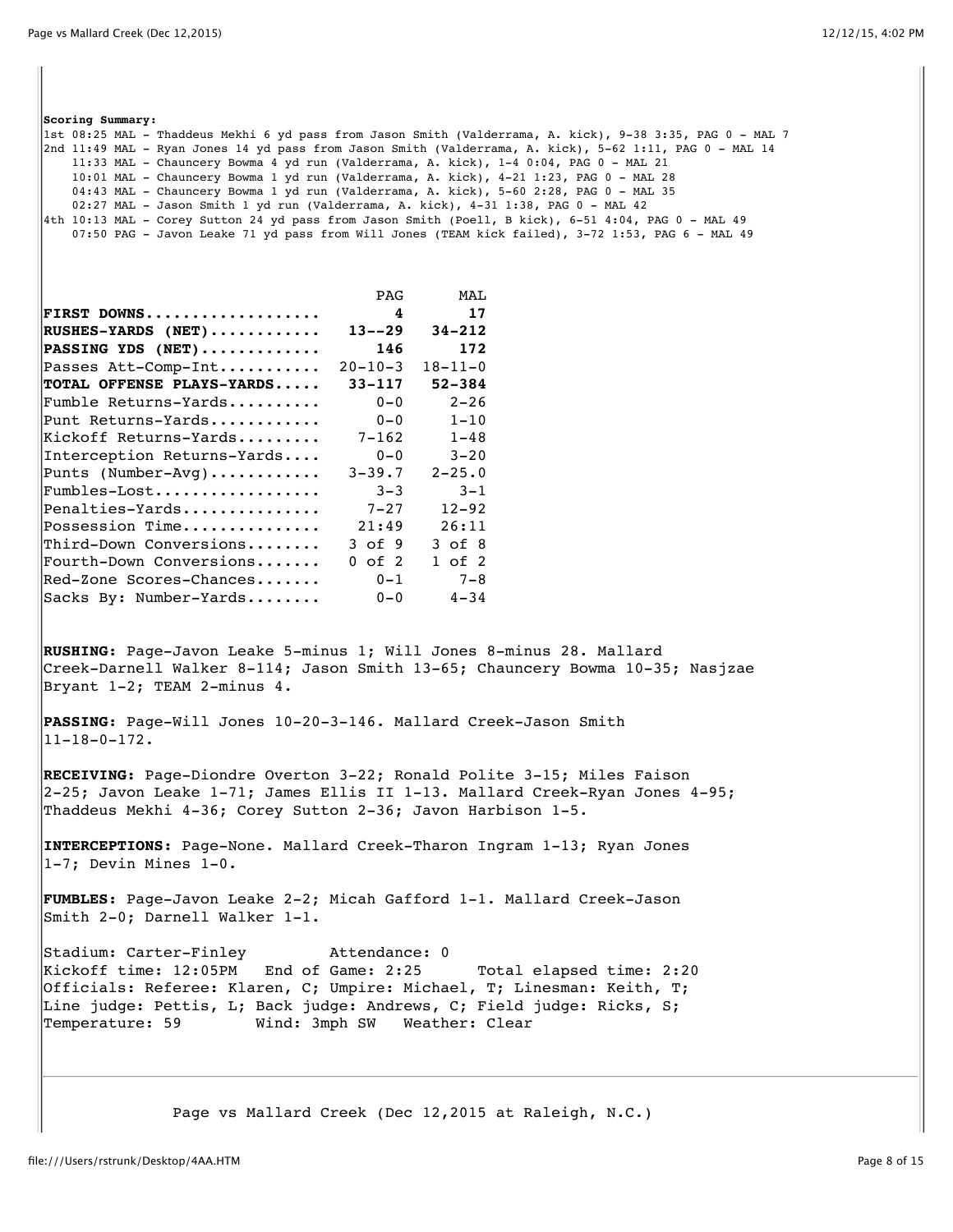**SACKS (UA-A):** Page-None. Mallard Creek-Joshua Brown 2-0; Tharon Ingram 1-0; Ricky Smith 1-0.

**TACKLES (UA-A):** Page-Alan Tisdale 7-2; Jeremy Level 6-0; Tarvris Martin 4-0; Elijah Diarrass 3-1; Tyler Deberry 2-2; Jared Nicholson 2-1; Jamie Myers  $2-1$ ; Diondre Overton 2-0; Nathan Whicker 2-0; Tony Duong 0-2; Alex Angus 1-0; Harrison Kiser 1-0; Will Jones 1-0; Miles Faison 1-0; Ronald Polite 1-0; Javon Leake 1-0; Will Hamrick 0-1. Mallard Creek-Tharon Ingram 5-0; Thaddeus Mekhi 3-0; Kalyn Allen 2-1; Will Eason 2-1; Joshua Brown 2-0; Thomas Gordon 2-0; Devin Mines 2-0; Myles Bowie 1-1; Cravont Charles 1-1; Nasjzae Bryant 1-0; Larry Matkin 1-0; Javon Harbison 1-0; Ryan Jones 1-0; Delafose, K 1-0; Ricky Smith 1-0; Tristen Carson 0-1; Livsey, M 0-1.

#### **Player participation:**

Page: 1-Javon Leake, 2-Miles Faison, 3-Alan Tisdale, 4-Will Hamrick, 5-Tarvris Martin, 7-Jamie Myers, 8-Elijah Diarrass, 9-Harrison Kiser, 11-Jeremy Level, 14-Diondre Overton, 15-Will Jones, 18-Ronald Polite, 26-Micah Gafford, 30-Tyler Deberry, 32-Jared Nicholson, 35-Tony Duong, 36-Alex Angus, 50-Nathan Whicker, 80-James Ellis II.

Mallard Creek: 2-Javon Harbison, 3-Tristen Carson, 4-Thomas Gordon, 5-Thaddeus Mekhi, 6-Will Eason, 7-Jason Smith, 9-Cravont Charles, 10-Larry Matkin, 12-Corey Sutton, 14-Delafose, K, 15-Louis West, 17-Chauncery Bowma, 21-Devin Mines, 23-Ryan Jones, 24-Myles Bowie, 25-Deonte Grier, 27-Nasjzae Bryant, 32-Tharon Ingram, 33-Darnell Walker, 35-Kalyn Allen, 40-Livsey, M, 46-Valderrama, A, 46-Valderrama, A., 47-Poell, B, 51-Joshua Brown, 58-Ricky Smith.

## **Play-by-Play Summary**

### **Play-by-Play Summary The Automated ScoreBook Page vs Mallard Creek (Dec 12,2015 at Raleigh, N.C.)**

## **1st Quarter**

Captains Mallard Creek: (7) Smith, JA (51) Brown, J (58) Smith, R (5) Thaddeus, M. (8)Diarrassouba, M. (72) Hardin, W (14) Overton, D. (35) Duong, T. Page wins toss and defers. Page will kick off and defend the south Pag 1-10 at Pag40 PAG ball on PAG40. Harrison Kiser kickoff 46 yards to the MAL14, Chauncery Bowma return 48 yards to the PAG38 (Harrison Kiser). Mal 1-10 at Pag38 Jason Smith pass incomplete to Ryan Jones. Mal 2-10 at Pag38 Chauncery Bowma rush for no gain to the PAG38 (Tyler Deberry; Elijah Diarrass). Mal 3-10 at Pag38 Jason Smith pass complete to Thaddeus Mekhi for 9 yards to the PAG29 (Tarvris Martin). Mal 4-1 at Pag29 Jason Smith rush for 6 yards to the PAG23, **1ST DOWN MAL** (Tarvris Martin). Mal 1-10 at Pag23 Darnell Walker rush for 8 yards to the PAG15 (Tyler Deberry). Mal 2-2 at Pag15 *PENALTY MAL offside 5 yards to the PAG20*. Mal 2-7 at Pag20 Jason Smith pass complete to Thaddeus Mekhi for 9 yards to the PAG11, **1ST DOWN MAL** (Tarvris Martin).

- Mal 1-10 at Pag11 Jason Smith rush for 2 yards to the PAG9 (Tyler Deberry; Alan Tisdale).
- Mal 2-8 at Pag09 Chauncery Bowma rush for 3 yards to the PAG6 (Alan Tisdale).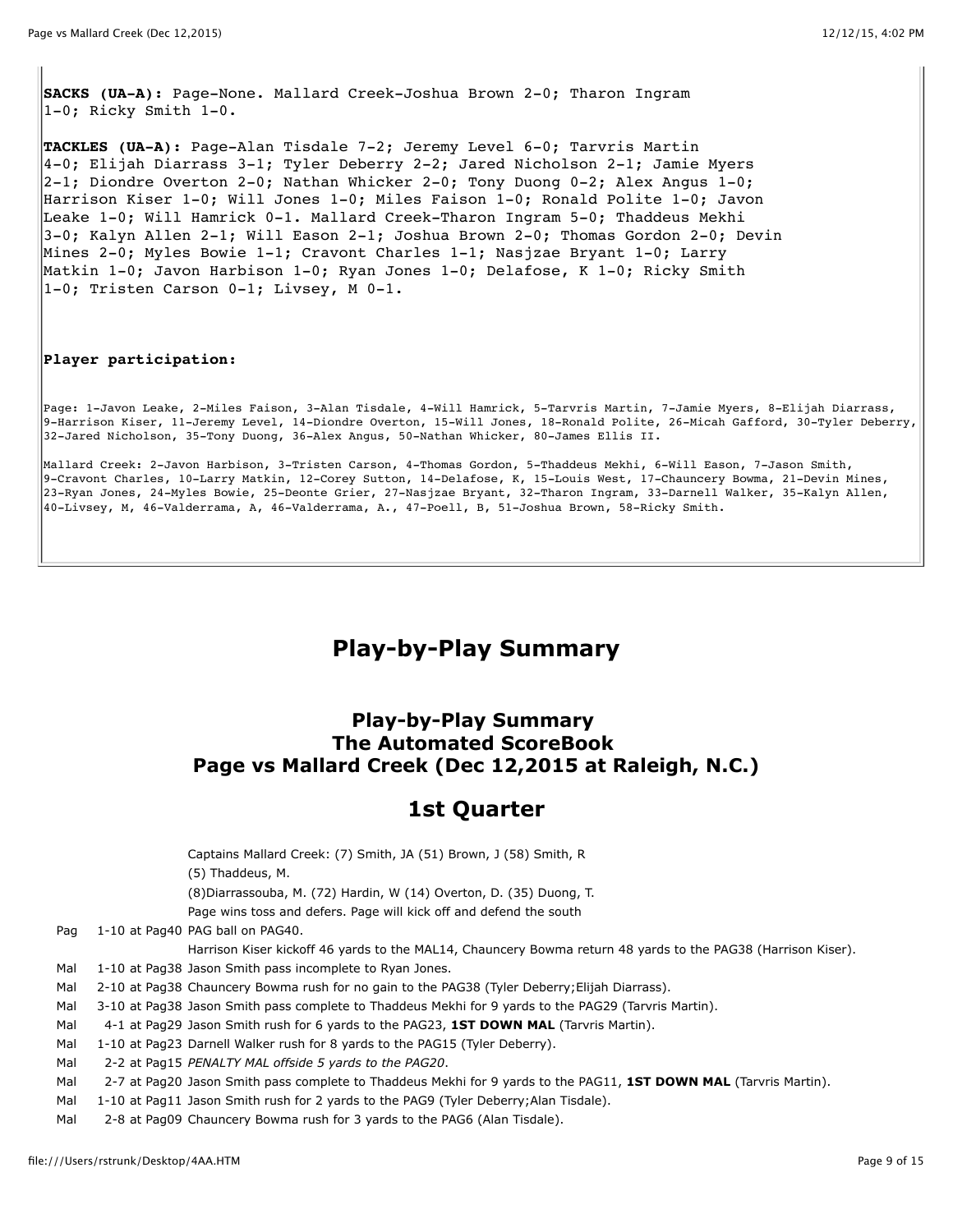Mal 3-5 at Pag06 Jason Smith pass complete to Thaddeus Mekhi for 6 yards to the PAG0, **1ST DOWN MAL**, TOUCHDOWN, clock 08:25. Valderrama, A. kick attempt good.

#### **Mallard Creek 7, Page 0**

Drive: 9 plays, 38 yards, TOP 03:43

Valderrama, A. kickoff 56 yards to the PAG4, Micah Gafford return 21 yards to the PAG25 (Tristen Carson;Livsey, M).

Pag 1-10 at Pag25 PAGE drive start at 08:17.

- Pag 1-10 at Pag25 Javon Leake rush for 3 yards to the PAG28 (Will Eason).
- Pag 2-7 at Pag28 Will Jones rush for no gain to the PAG28 (Tharon Ingram).
- Pag 3-7 at Pag28 Will Jones pass complete to Diondre Overton for 7 yards to the PAG35, **1ST DOWN PAG** (Ryan Jones).
- Pag 1-10 at Pag35 Will Jones pass complete to Ronald Polite for 9 yards to the PAG44 (Will Eason;Kalyn Allen).
- Pag 2-1 at Pag44 *PENALTY PAG false start 5 yards to the PAG39*.
- Pag 2-6 at Pag39 Will Jones pass incomplete to James Ellis II.
- Pag 3-6 at Pag39 Will Jones sacked for loss of 15 yards to the PAG24 (Joshua Brown).
- Pag 4-21 at Pag24 Harrison Kiser punt 41 yards to the MAL35, Will Eason return 10 yards to the MAL45 (Jared Nicholson). Drive: 6 plays, minus 1 yards, TOP 03:25
- Mal 1-10 at Mal45 MALLARD CREEK drive start at 04:52.
- Mal 1-10 at Mal45 Chauncery Bowma rush for 2 yards to the MAL47 (Alan Tisdale; Tony Duong).
- Mal 2-8 at Mal47 Darnell Walker rush for 6 yards to the PAG47 (Nathan Whicker).
- Mal 3-2 at Pag47 Darnell Walker rush for 1 yard to the PAG46 (Elijah Diarrass).
- Mal 4-1 at Pag46 Javon Harbison punt 37 yards to the PAG9, out-of-bounds.
	- Drive: 3 plays, 9 yards, TOP 01:55
- Pag 1-10 at Pag09 PAGE drive start at 02:57.
- Pag 1-10 at Pag09 Will Jones rush for 2 yards to the PAG11 (Thomas Gordon).
- Pag 2-8 at Pag11 Will Jones pass complete to Ronald Polite for 2 yards to the PAG13 (Devin Mines).
- Pag 3-6 at Pag13 Will Jones sacked for loss of 3 yards to the PAG10 (Ricky Smith).
- Pag 4-9 at Pag10 Harrison Kiser punt 52 yards to the MAL38, downed. Drive: 3 plays, 1 yards, TOP 02:09
- Mal 1-10 at Mal38 MALLARD CREEK drive start at 00:48.
- Mal 1-10 at Mal38 Jason Smith pass complete to Corey Sutton for 12 yards to the 50 yardline, **1ST DOWN MAL** (Miles Faison).
- Mal 1-10 at Mal50 Jason Smith pass complete to Ryan Jones for 27 yards to the PAG23, **1ST DOWN MAL** (Alan Tisdale).
- Mal 1-10 at Pag23 Darnell Walker rush for 7 yards to the PAG16 (Jamie Myers).
	- Drive: 3 plays, 46 yards, TOP 00:59

### **Mallard Creek 7, Page 0**

### **2nd Quarter**

- Mal 2-3 at Pag16 Start of 2nd quarter, clock 12:00.
- Mal 2-3 at Pag16 *PENALTY MAL false start 5 yards to the PAG21*.
- Mal 2-8 at Pag21 Jason Smith pass complete to Thaddeus Mekhi for 12 yards to the PAG9, **1ST DOWN MAL** (Alan Tisdale).
- Mal 1-G at Pag09 *PENALTY MAL false start 5 yards to the PAG14*.
- Mal 1-G at Pag14 Jason Smith pass complete to Ryan Jones for 14 yards to the PAG0, TOUCHDOWN, clock 11:49.
	- Valderrama, A. kick attempt good.

#### **Mallard Creek 14, Page 0**

Drive: 5 plays, 62 yards, TOP 00:59

Valderrama, A. kickoff 46 yards to the PAG14, Micah Gafford return 6 yards to the PAG20, fumble forced by Nasjzae Bryant, fumble by Micah Gafford recovered by MAL Livsey, M at PAG20, Livsey, M for 16 yards to the PAG4 (Jeremy Level).

Mal 1-G at Pag04 MALLARD CREEK drive start at 11:37, MAL ball on PAG4.

(40) Livsey, M injured for Mallard Creek on the play

- Mal 1-G at Pag04 Timeout Mallard Creek, clock 11:37.
- Mal 1-G at Pag04 Chauncery Bowma rush for 4 yards to the PAG0, TOUCHDOWN, clock 11:33.

#### Valderrama, A. kick attempt good. **Mallard Creek 21, Page 0**

Drive: 1 plays, 4 yards, TOP 00:04

Valderrama, A. kickoff 49 yards to the PAG11, out-of-bounds, PAG ball on PAG35.

Pag 1-10 at Pag35 PAGE drive start at 11:33.

Javon Leake rush for loss of 4 yards to the PAG31, fumble forced by Tharon Ingram, fumble by Javon Leake recovered by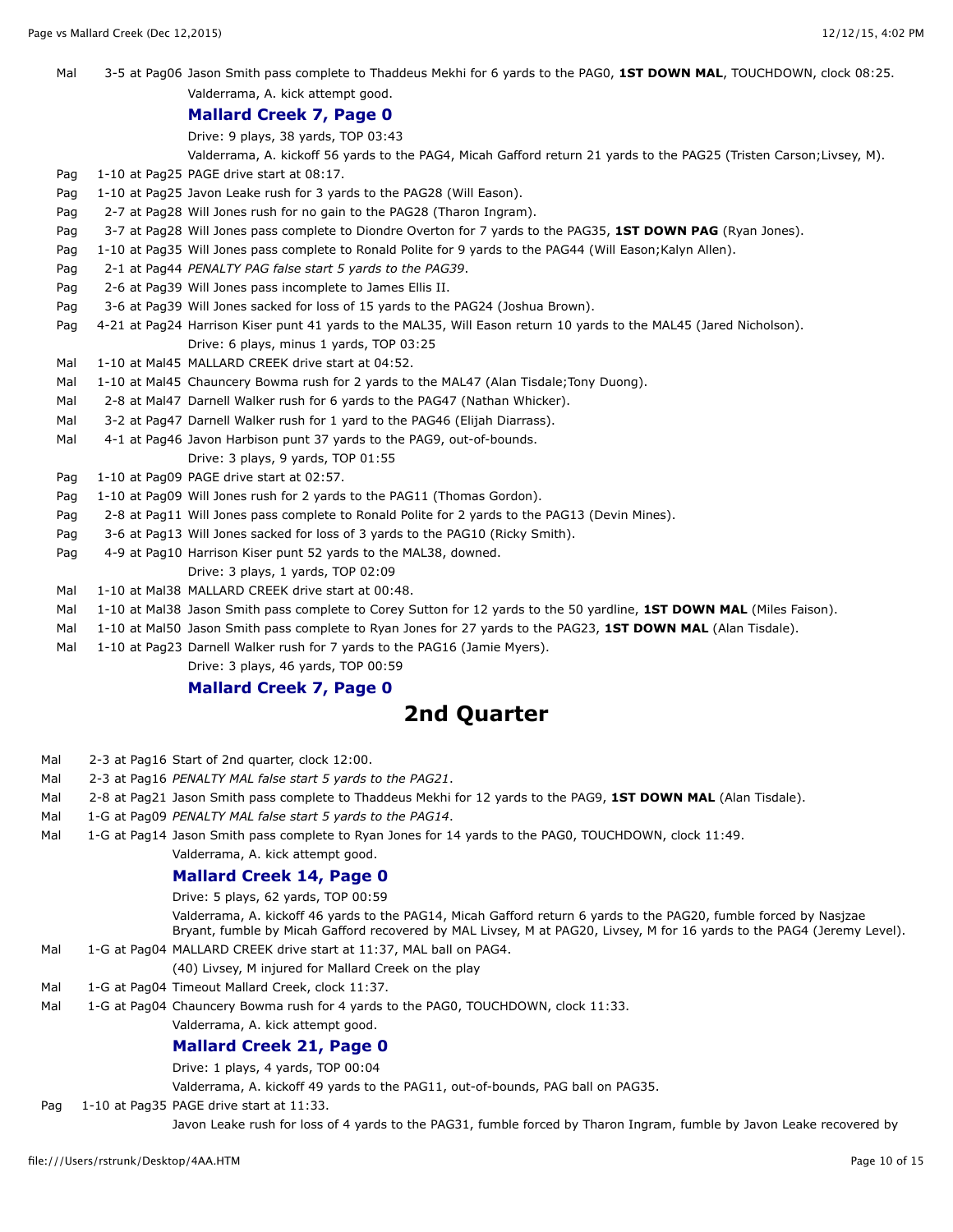Pag 1-10 at Pag35 MAL Larry Matkin at PAG31, Larry Matkin for 10 yards to the PAG21 (Ronald Polite).

#### Drive: 1 plays, minus 4 yards, TOP 00:09

- Mal 1-10 at Pag21 MALLARD CREEK drive start at 11:24, MAL ball on PAG21.
- Mal 1-10 at Pag21 Timeout Page, clock 11:24.
- Mal 1-10 at Pag21 Jason Smith rush for 12 yards to the PAG9, **1ST DOWN MAL** (Diondre Overton).
- Mal 1-G at Pag09 Chauncery Bowma rush for 8 yards to the PAG1 (Tyler Deberry).
- Mal 2-G at Pag01 Jason Smith rush for no gain to the PAG1, fumble by Jason Smith recovered by MAL 56 at PAG1.
- Mal 3-G at Pag01 Chauncery Bowma rush for 1 yard to the PAG0, TOUCHDOWN, clock 10:01.
	- Valderrama, A. kick attempt good.

#### **Mallard Creek 28, Page 0**

Mal 1-G at Mal40 *PENALTY MAL personal foul 15 yards to the MAL25*.

Drive: 4 plays, 21 yards, TOP 01:29

Valderrama, A. kickoff 60 yards to the PAG15, Javon Leake return 31 yards to the PAG46 (Thomas Gordon).

- Pag 1-10 at Pag46 PAGE drive start at 09:55.
- Pag 1-10 at Pag46 Will Jones sacked for loss of 13 yards to the PAG33 (Tharon Ingram).
- Pag 2-23 at Pag33 Will Jones pass complete to Diondre Overton for 8 yards to the PAG41 (Thaddeus Mekhi).
- Pag 3-15 at Pag41 Will Jones pass complete to Miles Faison for 20 yards to the MAL39, **1ST DOWN PAG** (Thaddeus Mekhi).
- Pag 1-10 at Mal39 Will Jones pass complete to Ronald Polite for 4 yards to the MAL35 (Larry Matkin).
- Pag 2-6 at Mal35 *PENALTY PAG false start 5 yards to the MAL40*.
- Pag 2-11 at Mal40 Will Jones pass incomplete to Javon Leake.
- Pag 3-11 at Mal40 Will Jones pass incomplete to Diondre Overton (Kalyn Allen), *PENALTY PAG holding declined*.
- Pag 4-11 at Mal40 Timeout Mallard Creek, clock 07:04.
- Pag 4-11 at Mal40 Will Jones pass incomplete to Diondre Overton, QB hurry by Thaddeus Mekhi. Drive: 7 plays, 14 yards, TOP 02:55
- Mal 1-10 at Mal40 MALLARD CREEK drive start at 07:00.
- Mal 1-10 at Mal40 Jason Smith pass complete to Ryan Jones for 30 yards to the PAG30, **1ST DOWN MAL** (Jeremy Level).
- Mal 1-10 at Pag30 *PENALTY PAG encroachment 5 yards to the PAG25*.
- Mal 1-5 at Pag25 Chauncery Bowma rush for 5 yards to the PAG20, **1ST DOWN MAL** (Alan Tisdale).
- Mal 1-10 at Pag20 *PENALTY MAL false start 5 yards to the PAG25*.
- Mal 1-15 at Pag25 Jason Smith pass complete to Javon Harbison for 5 yards to the PAG20 (Jeremy Level).
- Mal 2-10 at Pag20 *PENALTY MAL false start 5 yards to the PAG25*.
- Mal 2-15 at Pag25 Jason Smith pass complete to Ryan Jones for 24 yards to the PAG1, **1ST DOWN MAL** (Jeremy Level).
- Mal 1-G at Pag01 Chauncery Bowma rush for 1 yard to the PAG0, TOUCHDOWN, clock 04:43.
	- Valderrama, A. kick attempt good.

#### **Mallard Creek 35, Page 0**

Drive: 5 plays, 60 yards, TOP 02:17

Valderrama, A. kickoff 55 yards to the PAG5, Javon Leake return 35 yards to the PAG40, fumble forced by Cravont Charles, fumble by Javon Leake recovered by MAL Thomas Gordon at PAG46.

- Mal 1-10 at Pag46 MALLARD CREEK drive start at 04:32.
- Mal 1-10 at Pag46 Timeout Page, clock 04:32.
- Mal 1-10 at Pag46 Jason Smith pass incomplete to Javon Harbison.
- Mal 2-10 at Pag46 Darnell Walker rush for 26 yards to the PAG20, fumble forced by Alex Angus, fumble by Darnell Walker recovered by PAG Tony Duong at PAG9, *PENALTY MAL holding declined*.
	- Drive: 2 plays, 37 yards, TOP 00:20
- Pag 1-10 at Pag09 PAGE drive start at 04:12.
- Pag 1-10 at Pag09 *PENALTY PAG false start 4 yards to the PAG5*.
- Pag 1-14 at Pag05 Will Jones pass intercepted by Devin Mines at the PAG31, Devin Mines return 0 yards to the PAG31. Drive: 1 plays, minus 4 yards, TOP 00:07
- Mal 1-10 at Pag31 MALLARD CREEK drive start at 04:05.
- Mal 1-10 at Pag31 Chauncery Bowma rush for 5 yards to the PAG26 (Jeremy Level).
- Mal 2-5 at Pag26 Chauncery Bowma rush for 6 yards to the PAG20, **1ST DOWN MAL** (Alan Tisdale).
- Mal 1-10 at Pag20 Timeout Mallard Creek, clock 03:01.
- Mal 1-10 at Pag20 Jason Smith rush for 18 yards to the PAG2, **1ST DOWN MAL** (Jeremy Level).
- Mal 1-G at Pag02 *PENALTY PAG personal foul 1 yards to the PAG1, 1ST DOWN MAL*.
- Mal 1-G at Pag01 Jason Smith rush for 1 yard to the PAG0, TOUCHDOWN, clock 02:27.

Valderrama, A. kick attempt good.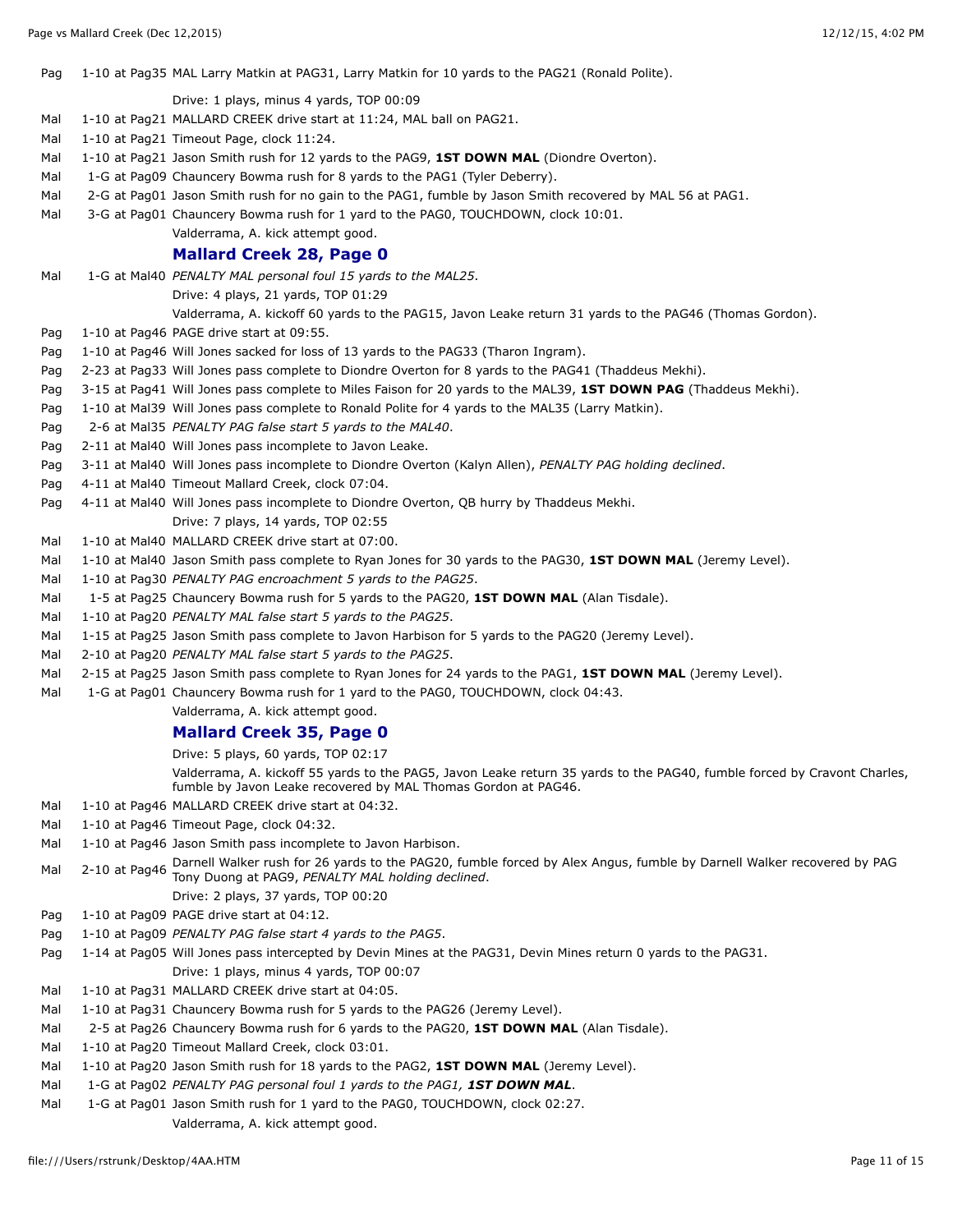#### **Mallard Creek 42, Page 0**

Drive: 4 plays, 31 yards, TOP 01:45

Valderrama, A. kickoff 56 yards to the PAG4, Javon Leake return 12 yards to the PAG16 (Cravont Charles;Myles Bowie).

- Pag 1-10 at Pag16 PAGE drive start at 02:20.
- Pag 1-10 at Pag16 Will Jones pass complete to Miles Faison for 5 yards to the PAG21 (Javon Harbison), *PENALTY MAL face mask 15 yards to*
- *the PAG36, 1ST DOWN PAG*.
- Pag 1-10 at Pag36 1st and 10.
- Pag 1-10 at Pag36 Javon Leake rush for loss of 2 yards to the PAG34 (Devin Mines).
- Pag 2-12 at Pag34 Will Jones pass intercepted by Tharon Ingram at the PAG37, Tharon Ingram return 13 yards to the PAG24 (Will Jones). Drive: 3 plays, 18 yards, TOP 01:05
- Mal 1-10 at Pag24 MALLARD CREEK drive start at 01:15.
- Mal 1-10 at Pag24 Jason Smith rush for 1 yard to the PAG23 (Jared Nicholson; Jamie Myers).
- Mal 2-9 at Pag23 Jason Smith pass incomplete to Corey Sutton (Jeremy Level).
- Mal 3-9 at Pag23 Jason Smith rush for 8 yards to the PAG15 (Diondre Overton).
- Mal 4-1 at Pag15 *PENALTY MAL false start 5 yards to the PAG20*.
- Mal 4-6 at Pag20 Valderrama, A. field goal attempt from 37 MISSED short, spot at PAG20, clock 00:00. Drive: 4 plays, 4 yards, TOP 01:15
- Pag 1-10 at Pag20 End of half, clock 00:00.

#### **Mallard Creek 42, Page 0**

## **3rd Quarter**

Pag 1-10 at Pag20 Start of 3rd quarter, clock 12:00, MAL ball on MAL40. Valderrama, A. kickoff 55 yards to the PAG5, Micah Gafford return 32 yards to the PAG37 (Myles Bowie). Pag 1-10 at Pag37 PAGE drive start at 11:32. Pag 1-10 at Pag37 Javon Leake rush for 1 yard to the PAG38 (Tharon Ingram). Pag 2-9 at Pag38 Will Jones rush for 5 yards to the PAG43 (Will Eason). Pag 3-4 at Pag43 Will Jones pass intercepted by Ryan Jones at the 50 yardline, Ryan Jones return 7 yards to the PAG43 (Javon Leake), *PENALTY MAL illegal block 10 yards to the MAL47*, 1st and 10, MAL ball on MAL47. Drive: 3 plays, 6 yards, TOP 02:28 Mal 1-10 at Mal47 MALLARD CREEK drive start at 09:04. Mal 1-10 at Mal47 Darnell Walker rush for 31 yards to the PAG22, **1ST DOWN MAL** (Elijah Diarrass). Mal 1-10 at Pag22 Jason Smith rush for loss of 6 yards to the PAG28, fumble by Jason Smith recovered by MAL Jason Smith at PAG28, Jason Smith for 7 yards to the PAG21 (Jared Nicholson). Mal 2-9 at Pag21 Jason Smith pass incomplete to Corey Sutton (Diondre Overton). Mal 3-9 at Pag21 Jason Smith pass incomplete to Corey Sutton. Mal 4-9 at Pag21 Jason Smith pass incomplete to Thaddeus Mekhi (Tarvris Martin). Drive: 5 plays, 32 yards, TOP 03:02 Pag 1-10 at Pag21 PAGE drive start at 06:02. Pag 1-10 at Pag21 Will Jones sacked for loss of 3 yards to the PAG18 (Joshua Brown). Pag 2-13 at Pag18 Will Jones pass incomplete to Ronald Polite, *PENALTY PAG illegal shift declined*. Pag 3-13 at Pag18 Will Jones pass complete to Diondre Overton for 7 yards to the PAG25 (Kalyn Allen). Pag 4-6 at Pag25 Harrison Kiser punt 26 yards to the MAL49, out-of-bounds. Drive: 3 plays, 4 yards, TOP 03:45 Mal 1-10 at Mal49 MALLARD CREEK drive start at 02:17. Mal 1-10 at Mal49 Jason Smith rush for 12 yards to the PAG39, **1ST DOWN MAL** (Jamie Myers). Mal 1-10 at Pag39 Darnell Walker rush for 24 yards to the PAG15, **1ST DOWN MAL** (Alan Tisdale). Mal 1-10 at Pag15 Jason Smith rush for 1 yard to the PAG14 (Tarvris Martin), *PENALTY MAL holding 10 yards to the PAG24*. Mal 1-19 at Pag24 1st and 19. Drive: 3 plays, 27 yards, TOP 04:34 **Mallard Creek 42, Page 0**

## **4th Quarter**

- Mal 1-19 at Pag24 Start of 4th quarter, clock 12:00.
- Mal 1-19 at Pag24 Jason Smith pass incomplete to Corey Sutton.
- Mal 2-19 at Pag24 Darnell Walker rush for no gain to the PAG24 (Elijah Diarrass).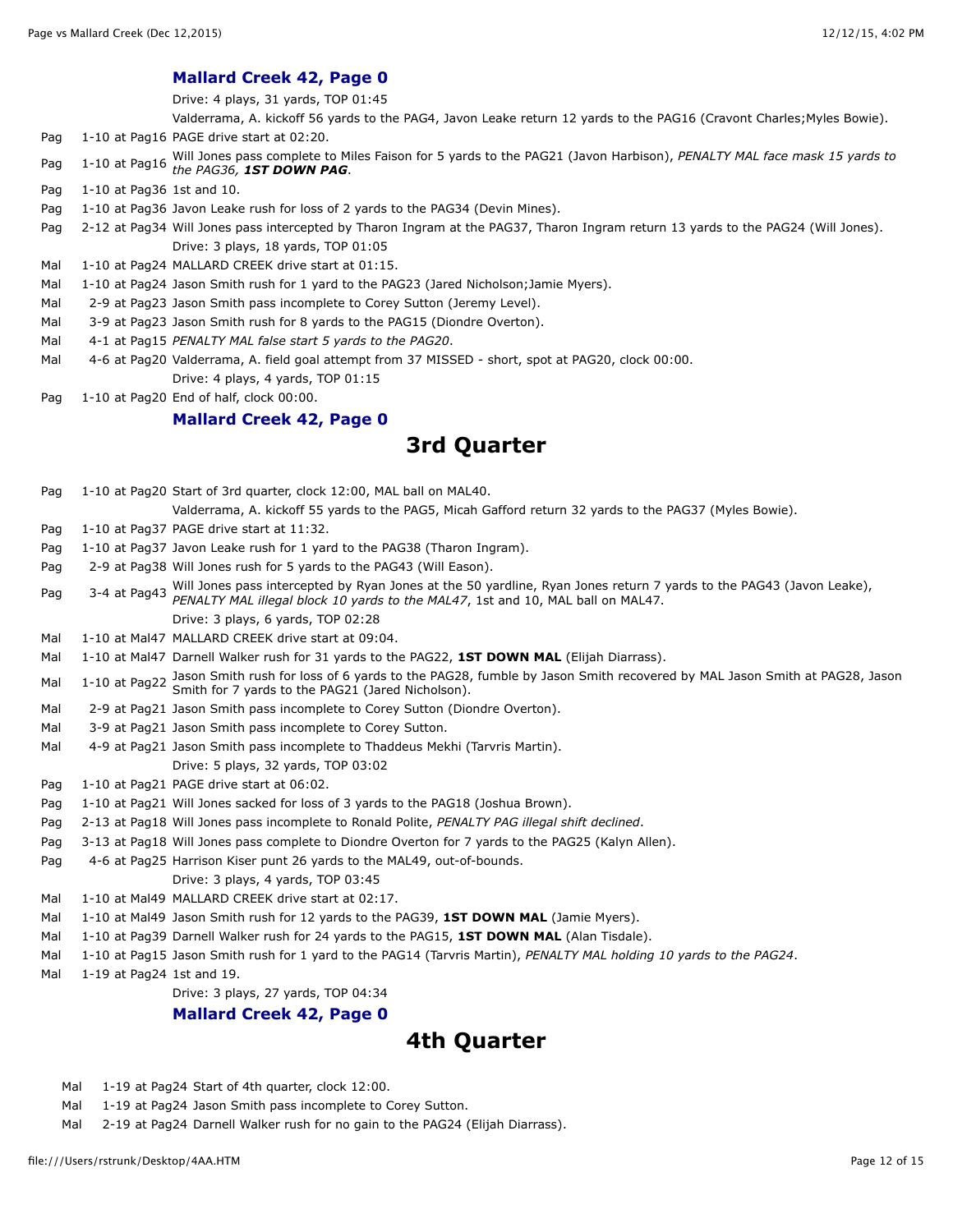- Mal 3-19 at Pag24 Jason Smith pass complete to Corey Sutton for 24 yards to the PAG0, **1ST DOWN MAL**, TOUCHDOWN, clock 10:13.
- Mal 1-G at Pag03 *PENALTY PAG encroachment 2 yards to the PAG1*.
- Mal 1-G at Pag01 *PENALTY PAG encroachment declined*.
	- Poell, B kick attempt good.

#### **Mallard Creek 49, Page 0**

Drive: 6 plays, 51 yards, TOP 04:34

Poell, B kickoff 51 yards to the PAG9, Micah Gafford return 19 yards to the PAG28 (Delafose, K).

- Pag 1-10 at Pag28 PAGE drive start at 09:43.
- Pag 1-10 at Pag28 Javon Leake rush for 1 yard to the PAG29 (Kalyn Allen).
- Pag 2-9 at Pag29 Will Jones pass incomplete to Ronald Polite (Louis West).
- Pag 3-9 at Pag29 Will Jones pass complete to Javon Leake for 71 yards to the MAL0, **1ST DOWN PAG**, TOUCHDOWN, clock 07:50. TEAM kick attempt failed.

#### **Mallard Creek 49, Page 6**

Drive: 3 plays, 72 yards, TOP 01:53

Harrison Kiser kickoff 60 yards to the MAL0, touchback.

- Mal 1-10 at Mal25 MALLARD CREEK drive start at 07:50.
- Mal 1-10 at Mal25 MAL ball on MAL20.
- Mal 1-10 at Mal20 *PENALTY MAL face mask 7 yards to the MAL13*.
- Mal 1-17 at Mal13 Jason Smith rush for loss of 3 yards to the MAL10 (Nathan Whicker).
- Mal 2-20 at Mal10 *PENALTY MAL delay of game 5 yards to the MAL5*.
- Mal 2-25 at Mal05 Nasjzae Bryant rush for 2 yards to the MAL7 (Will Hamrick; Tony Duong).
- Mal 3-23 at Mal07 Jason Smith rush for 6 yards to the MAL13 (Alan Tisdale).
- Mal 4-17 at Mal13 Javon Harbison punt 13 yards to the MAL26, downed.
	- Drive: 3 plays, minus 7 yards, TOP 03:44
- Pag 1-10 at Mal26 PAGE drive start at 04:06.
- Pag 1-10 at Mal26 *PENALTY PAG illegal forward pass 5 yards to the MAL31*.
- Pag 2-15 at Mal31 Will Jones pass complete to James Ellis II for 13 yards to the MAL18 (Thaddeus Mekhi).
- Pag 3-2 at Mal18 Will Jones rush for loss of 1 yard to the MAL19 (Tharon Ingram).
- Pag 4-3 at Mal19 Timeout Mallard Creek, clock 01:51.
- Pag 4-3 at Mal19 Will Jones pass incomplete to Diondre Overton (Deonte Grier). Drive: 3 plays, 7 yards, TOP 02:34
- Mal 1-10 at Mal19 MALLARD CREEK drive start at 01:32.
- Mal 1-10 at Mal19 TEAM rush for loss of 3 yards to the MAL16.
- Mal 2-13 at Mal16 TEAM rush for loss of 1 yard to the MAL15.
- Mal 3-14 at Mal15 End of game, clock 00:00.

Drive: 2 plays, minus 4 yards, TOP 01:32

#### **FINAL SCORE**

**Mallard Creek 49, Page 6**

# **Play Breakdown Summary**

### **Play Breakdown Summary (Final) The Automated ScoreBook Page vs Mallard Creek (Dec 12,2015 at Raleigh, N.C.)**

| Page |          |       | Mallard Creek |                     |  |
|------|----------|-------|---------------|---------------------|--|
| Down | RUN PASS | Total | Down          | RUN PASS Total $\ $ |  |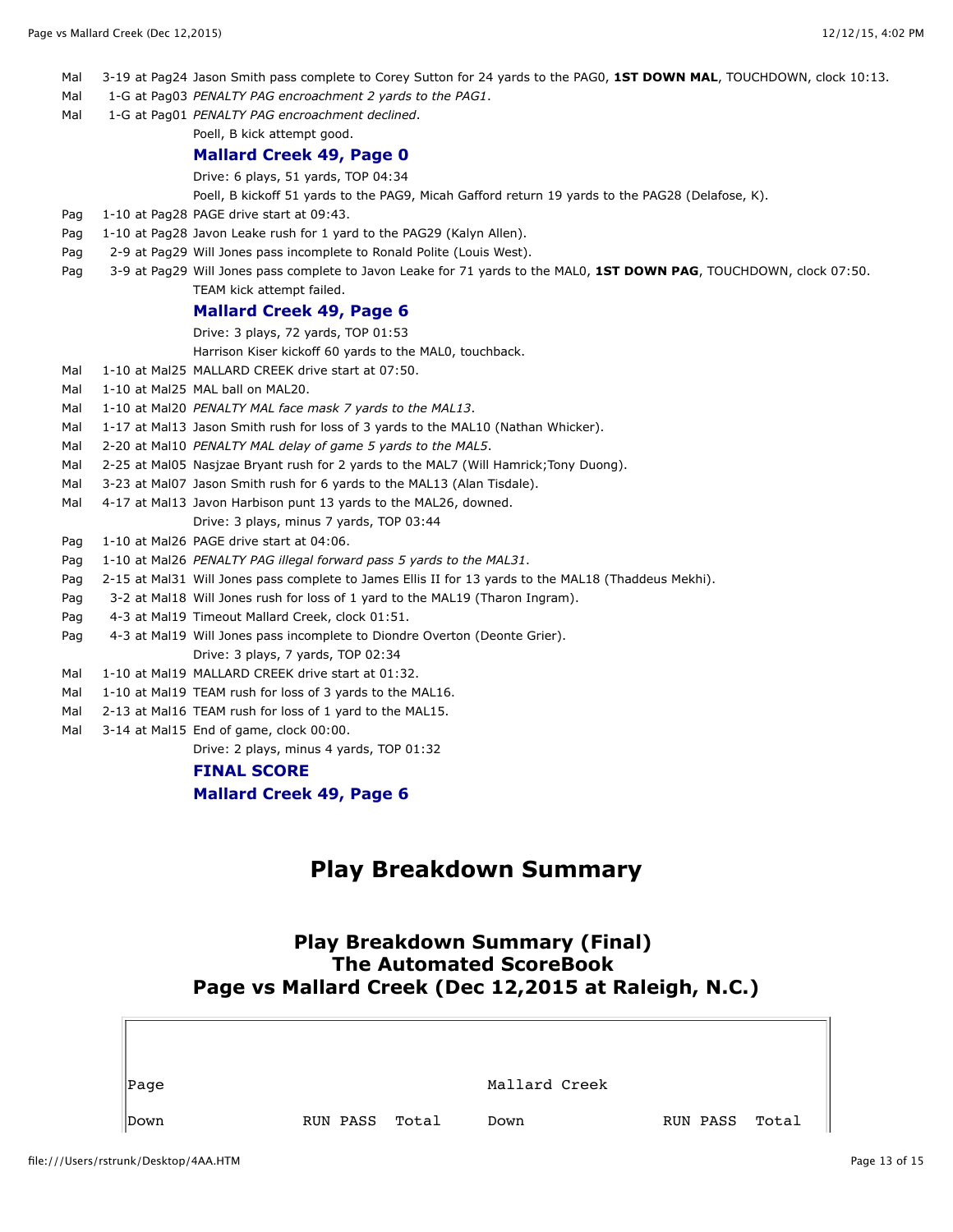Ī.

| 24<br>9<br>33<br>$\mathsf{OVERALL}\dots\dots\dots$<br>12<br>$1ST$ DOWN<br>6<br>6<br>2ND DOWN-SHORT<br>0<br>0<br>$\overline{\mathbf{0}}$<br>$\mathbf{0}$<br>$\mathbf{1}$<br>$\overline{1}$<br>2ND DOWN-MIDDLE<br>2<br>7<br>- 9<br>2ND DOWN-LONG<br>3RD DOWN-SHORT<br>$\mathbf{1}$<br>$\mathbf 0$<br>$\mathbf{1}$<br>3RD DOWN-MIDDLE<br>$\mathbf{1}$<br>0<br>$\mathbf{1}$<br>$7\overline{ }$<br>$\overline{7}$<br>3RD DOWN-LONG<br>0<br>2<br>4TH DOWN<br>2<br>0<br> Page<br>Formation RUN PASS Total Formation | 34<br>18<br>52<br>$OVERALL$<br>$1ST$ DOWN<br>20<br>8<br>28<br>2ND DOWN-SHORT<br>1<br>0<br>1<br>$\mathbf{1}$<br>1<br>2ND DOWN-MIDDLE<br>0<br>7<br>$2ND$ DOWN-LONG<br>5<br>12<br>2<br>2<br>3RD DOWN-SHORT<br>0<br>0<br>3RD DOWN-MIDDLE<br>$\mathbf{0}$<br>0<br>3RD DOWN-LONG<br>2<br>4<br>6<br>2<br>4TH DOWN<br>$\mathbf{1}$<br>$\mathbf{1}$<br>Mallard Creek<br>RUN PASS Total |
|--------------------------------------------------------------------------------------------------------------------------------------------------------------------------------------------------------------------------------------------------------------------------------------------------------------------------------------------------------------------------------------------------------------------------------------------------------------------------------------------------------------|-------------------------------------------------------------------------------------------------------------------------------------------------------------------------------------------------------------------------------------------------------------------------------------------------------------------------------------------------------------------------------|
| 9<br>24<br>33<br>.                                                                                                                                                                                                                                                                                                                                                                                                                                                                                           | 34<br>18<br>52<br>.                                                                                                                                                                                                                                                                                                                                                           |
|                                                                                                                                                                                                                                                                                                                                                                                                                                                                                                              |                                                                                                                                                                                                                                                                                                                                                                               |
| Page (Sorted by Play type)                                                                                                                                                                                                                                                                                                                                                                                                                                                                                   |                                                                                                                                                                                                                                                                                                                                                                               |
| IST DOWN RUN (6 RUN, 6 PASS)<br> 1-10 B28 #1<br>$1 \vert$<br>1<br>$ 1 - 10 B25 #1$<br>$3 \mid$<br>-1<br> 1-10 B36 #1<br>$-2 \mid$<br>-1<br> 1-10 B35 #1<br>$-4$ [<br>-1<br> 1-10 B37 #1<br>$1 \vert$<br>-1<br> 1-10 B09 #15<br>$2 \mid$<br>1<br>2ND-SHORT RUN (0 RUN, 0 PASS)                                                                                                                                                                                                                                | <b>1ST DOWN PASS</b><br>1-10 B35 $#15$ to $#18$<br>9 <sub>1</sub><br>J<br>1-10 W39 #15 to #18<br>4 <sub>[</sub><br>1<br>1-10 B16 #15 to #2<br>5 <sub>1</sub><br>J<br>1-14 B05 #15 to #21<br>INT [<br>1<br>1-10 B46 #15 to #<br>SACK [<br>J<br>1-10 B21 #15 to #<br>SACK [<br>1<br>2ND-SHORT PASS                                                                              |
| 2ND-MIDDLE RUN (0 RUN, 1 PASS)                                                                                                                                                                                                                                                                                                                                                                                                                                                                               | 2ND-MIDDLE PASS                                                                                                                                                                                                                                                                                                                                                               |
|                                                                                                                                                                                                                                                                                                                                                                                                                                                                                                              | 2-6 B39 #15 to #80<br>$-$ [<br>1                                                                                                                                                                                                                                                                                                                                              |
| 2ND-LONG RUN (2 RUN, 7 PASS)<br>$ 2-9$ B38 #15<br>5 [<br>-1<br>$ 2-7$ B28 #15<br>0 <sub>1</sub><br>$\mathbf{1}$                                                                                                                                                                                                                                                                                                                                                                                              | 2ND-LONG PASS<br>2-11 W40 $#15$ to $#1$<br>– I<br>1<br>2-23 B33 #15 to #14<br>8 [<br>J<br>2-9 B29 $#15$ to $#18$<br>1<br>– I<br>2-13 B18 #15 to #18<br>$ \Gamma$<br>1<br>2-8 B11 $#15$ to $#18$<br>$2 \mid$<br>1<br>2-12 B34 #15 to #32<br>INT [<br>J<br>2-15 W31 #15 to #80<br>13 T<br>1                                                                                     |
| 3RD-SHORT RUN (1 RUN, 0 PASS)<br>$3-2$ W18 #15 $-1$ [<br>$\blacksquare$                                                                                                                                                                                                                                                                                                                                                                                                                                      | 3RD-SHORT PASS                                                                                                                                                                                                                                                                                                                                                                |
| 3RD-MIDDLE RUN (0 RUN, 1 PASS)                                                                                                                                                                                                                                                                                                                                                                                                                                                                               | 3RD-MIDDLE PASS<br>3-4 B43 #15 to #23<br>INT [<br>1                                                                                                                                                                                                                                                                                                                           |
| 3RD-LONG RUN (0 RUN, 7 PASS)                                                                                                                                                                                                                                                                                                                                                                                                                                                                                 | 3RD-LONG PASS<br>3-9 B29 #15 to #1<br>71 [<br>J.<br>3-11 W40 #15 to #14<br>$-1$<br>1<br>3-13 B18 #15 to #14<br>7 [<br>I<br>$7 \quad [$<br>3-7 B28 #15 to #14<br>L<br>3-15 B41 #15 to #2<br>20 <sub>1</sub><br>1<br>3-6 B39 $#15$ to $#$<br>SACK [<br>J.<br>3-6 B13 #15 to #<br>SACK [<br>1                                                                                    |
| 4TH DOWN RUN (0 RUN, 2 PASS)                                                                                                                                                                                                                                                                                                                                                                                                                                                                                 | 4TH DOWN PASS<br>4-3 W19 $#15$ to $#14$<br>$-$ [<br>-1<br>4-11 W40 #15 to #14<br>$-$ [<br>1                                                                                                                                                                                                                                                                                   |
| Mallard Creek (Sorted by Play type)                                                                                                                                                                                                                                                                                                                                                                                                                                                                          |                                                                                                                                                                                                                                                                                                                                                                               |
| [1ST DOWN RUN (20 RUN, 8 PASS)<br>$1 - 5$ B25 #17<br>5 [<br>-1                                                                                                                                                                                                                                                                                                                                                                                                                                               | 1ST DOWN PASS<br>1-10 W38 $#7$ to $#12$<br>12 [<br>$\mathbf{1}$                                                                                                                                                                                                                                                                                                               |